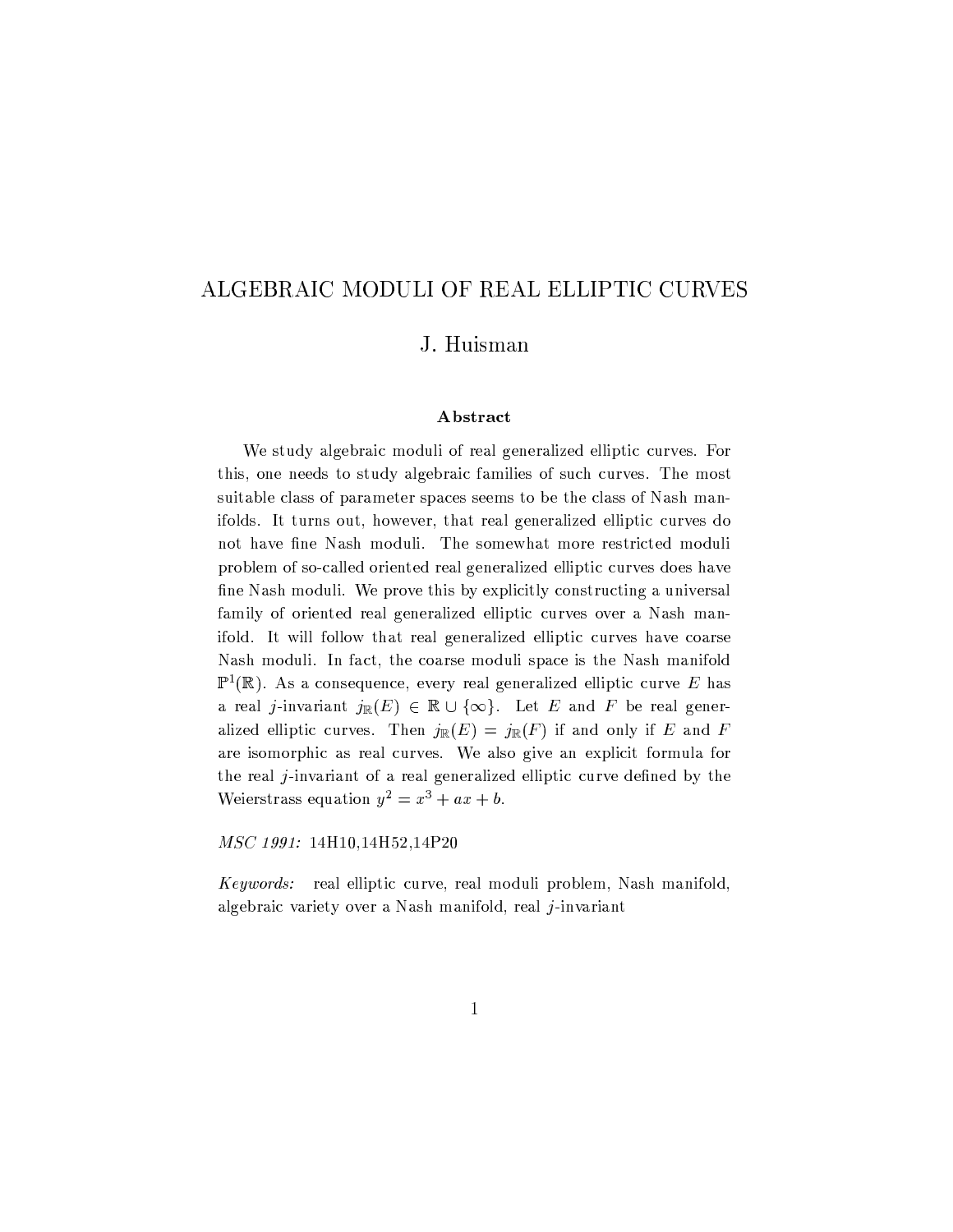#### Introduction  $\mathbf 1$

Moduli of principally polarized real abelian varieties have been studied in several papers (e.g.  $[1, 2, 3]$ ). The employed techniques were essentially analytic in nature, and gave rise to a semianalytic coarse moduli space of principally polarized real abelian varieties. This might be perceived as an unsatisfactory solution to the moduli problem. After all, there should exist some algebraic structure on that moduli space. Another disadvantage of the analytic approach is that it does not reveal anything about moduli of principally polarized abelian varieties over an arbitrary real closed field. The aim of this paper is to show how one could attack such moduli problems *algebraically*, at least for the case of 1-dimensional principally polarized real abelian varieties, *i.e.*, real elliptic curves. The higher-dimensional case requires more complicated techniques and is therefore postponed.

It should also be said that all the results in this paper are stated for elliptic curves over the field of real numbers. Nevertheless, it is eminently clear that they hold over any real closed field.

In order to study moduli of a class of real algebraic varieties in an algebraic way, one has to study families of those varieties over algebraic parameter spaces. A good class of algebraic parameter spaces—at least for the class of real algebraic varieties that we are interested in—seems to be the class of Nash manifolds. Roughly speaking, a Nash manifold is a real analytic manifold where the transition maps are algebraic analytic maps. In fact, Nash manifolds were originally called real algebraic manifolds [4]. (We refer to [5] for the definition of Nash manifolds. By a Nash manifold we will mean  $C^{\omega}$ -Nash manifold in the sens of loc. cit.).

We show that real elliptic curves have coarse Nash moduli. In fact, this coarse moduli space is the space  $\mathbb{P}^1(\mathbb{R})\backslash\{0,\infty\}$ . The whole space  $\mathbb{P}^1(\mathbb{R})$  turns out to be the coarse moduli space of real generalized elliptic curves.

The paper is organized as follows. In Section 2 we recall some facts and definitions of the theory of elliptic curves. We show that the set of isomorphism classes of real generalized elliptic curves is in bijective correspondence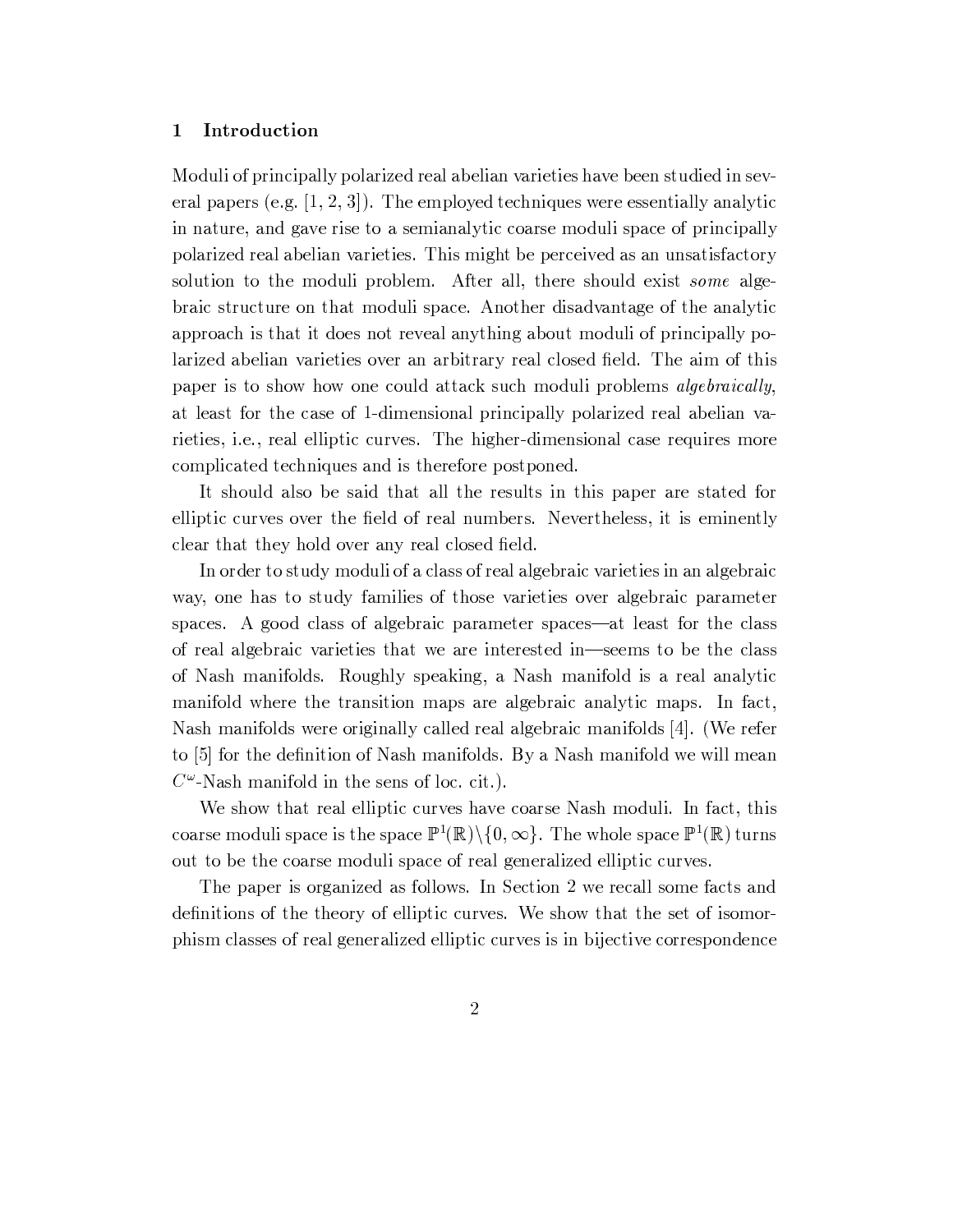with  $\mathbb{P}^1(\mathbb{R})$ . From that, one already gets a structure of a Nash manifold on the set of isomorphism classes of real generalized elliptic curves. We show in Section 6 that, in fact, this structure is natural. We make precise what that means in Section 4. For this, we need to introduce the notion of families of real generalized elliptic curves over Nash manifolds. These are defined in Section 3. We also need some auxilary moduli problems, those of linearized and oriented generalized real elliptic curves which are studied in Section 5. In Section 7, we give an explicit formula for the real  $j$ -invariant of a real generalized elliptic curve given by a Weierstrass equation.

#### $\overline{2}$ Real elliptic curves

Let K be a field with char(K)  $\neq$  2,3. An *elliptic curve over* K is an absolutely integral nonsingular complete algebraic curve over  $K$  of genus 1 endowed with a  $K$ -rational point.

**Example 2.1.** For any  $a, b \in K$ , let  $\mathcal{W}_{(a,b)}$  be the projective curve over K in  $\mathbb{P}^2$  defined by the Weierstrass equation equation

$$
y^2 = x^3 + ax + b
$$

Then, the pointed curve  $(W_{(a,b)}, (0:1:0))$  is an elliptic curve over K if and only if its discriminant  $\Delta = 4a^3 + 27b^2$  is nonzero.

A generalized elliptic curve over K is an absolutely integral complete algebraic curve over K of arithmetic genus 1 endowed with a nonsingular  $K$ rational point and having at most one ordinary double point as singularities.

**Example 2.2.** The pointed projective curve  $W_{(a,b)}$  defined in Example 2.1, is a generalized elliptic curve over K for all  $(a, b) \in K^{2*} = K^2 \setminus \{(0, 0)\}.$  The curve  $W_{(a,b)}$  is nonsingular if  $\Delta \neq 0$ . It is singular if  $\Delta = 0$ .

**Proposition 2.3.** Let  $E$  be a generalized elliptic curve over  $K$ . Then, there is  $(a, b) \in K^{2*}$  such that  $\mathcal{W}_{(a,b)}$  is isomorphic to E. If  $\mathcal{W}_{(c,d)}$  is also isomorphic to E, for some  $(c,d) \in K^{2*}$ , then there is  $a \lambda \in K^*$  such that  $(c,d) = (\lambda^4 a, \lambda^6 b).$  $\Box$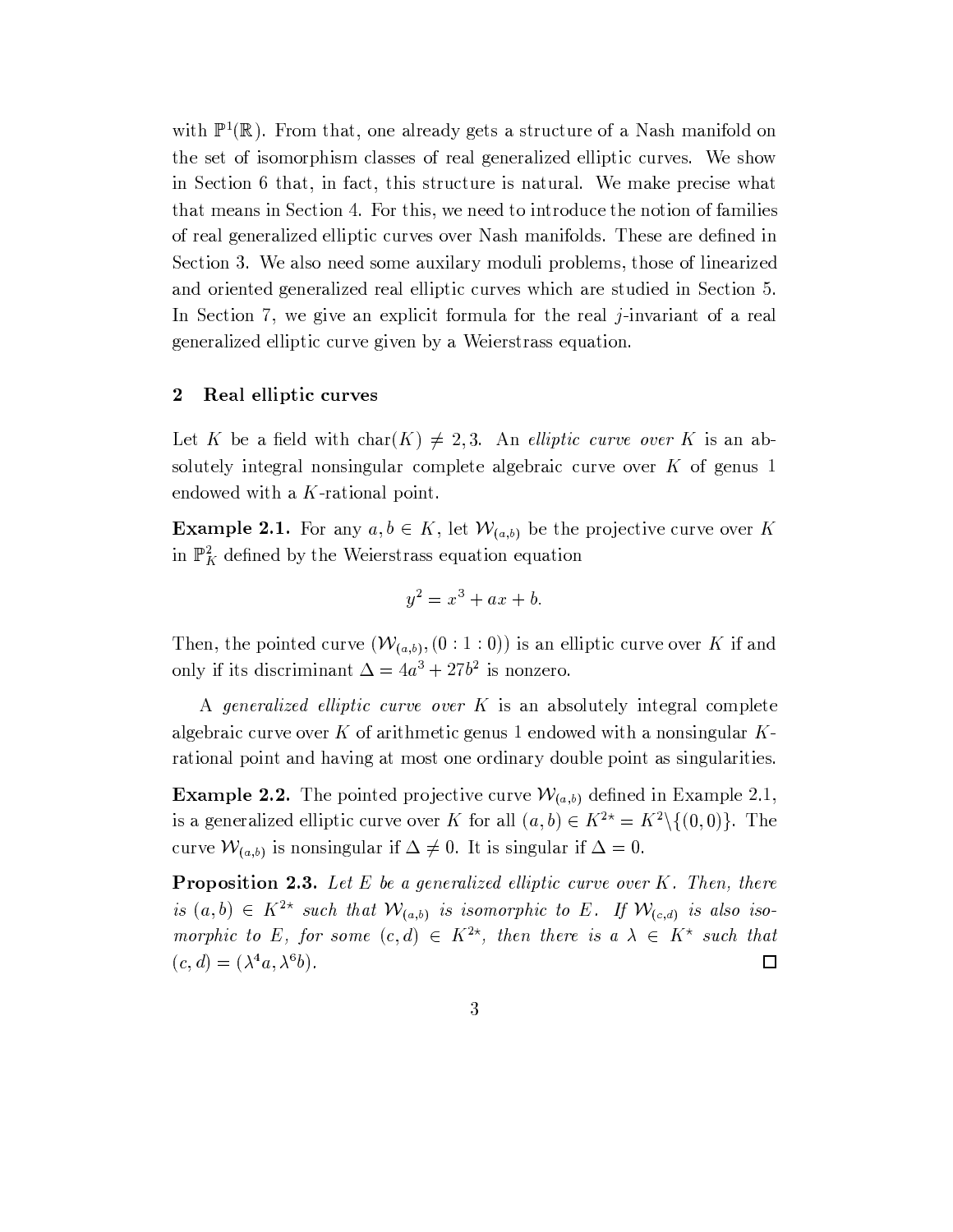We will also need the notion of linearized generalized elliptic curves over  $K$ . Let  $E$  be a generalized elliptic curve over  $K$ . Denote its relative dualizing sheaf by  $\omega$ . A *linearization of E* is a nonvanishing global section  $\eta$  of  $\omega$ . A linearized generalized elliptic curve over K is a pair  $(E, \eta)$  consisting of a generalized elliptic curve E over K and a linearization  $\eta$  of E. Let  $(E, \eta)$  and  $(E', \eta')$  be linearized generalized elliptic curves over K. An isomorphism  $\varphi: E \to E'$  is an isomorphism of linearized generalized elliptic curves if  $\varphi^* \eta' = \eta$ .

**Example 2.4.** The differential form  $dx/y$  defines a nonvanishing global section of the relative dualizing sheaf  $\omega$  on  $\mathcal{W}_{(a,b)}$  for all  $(a,b) \in K^{2*}$ . Hence  $dx/y$  defines a linearization of  $\mathcal{W}_{(a,b)}$ .

**Proposition 2.5.** If  $(E, \eta)$  is a linearized generalized elliptic curve over K then there is a unique  $(a,b) \in K^{2*}$  such that  $(\mathcal{W}_{(a,b)},dx/y)$  is isomorphic to  $(E, \eta)$ . Moreover, the isomorphism between  $(\mathcal{W}_{(a,b)}, dx/y)$  and  $(E, \eta)$  is  $unique.$  $\Box$ 

Define an action of  $K^*$  on  $K^{2*}$  by

$$
\lambda \cdot (a, b) = (\lambda^4 a, \lambda^6 b).
$$

According to Proposition 2.3, the isomorphism classes of generalized elliptic curves over K are parametrized by the quotient of  $K^{2*}$  by the group  $K^*$ . In the case K is the field  $\mathbb R$  of real numbers, we will show that this quotient exists in the category of Nash manifolds. In fact, we will show that  $\mathbb{R}^{\ast} \backslash \mathbb{R}^{2\ast}$ is isomorphic to  $\mathbb{P}^1(\mathbb{R})$  as a Nash manifold (Proposition 2.6).

First, we establish a morphism of Nash manifolds  $\pi$  from  $\mathbb{R}^{2*}$  into  $\mathbb{P}^1(\mathbb{R})$ which is constant on  $\mathbb{R}^*$ -orbits. Let  $(a, b)$  be an element of  $\mathbb{R}^{2*}$ . For  $\lambda \in \mathbb{R}^*$ one has  $\lambda \cdot (a, b) \in S^1$  if and only if

$$
b^2 \lambda^{12} + a^2 \lambda^8 - 1 = 0. \tag{1}
$$

Observe that this equation has a unique root  $\rho = \rho(a, b)$  in  $\mathbb{R}^+$ . It can be easily checked that

$$
\rho\colon \mathbb{R}^{2\star}\longrightarrow \mathbb{R}^+
$$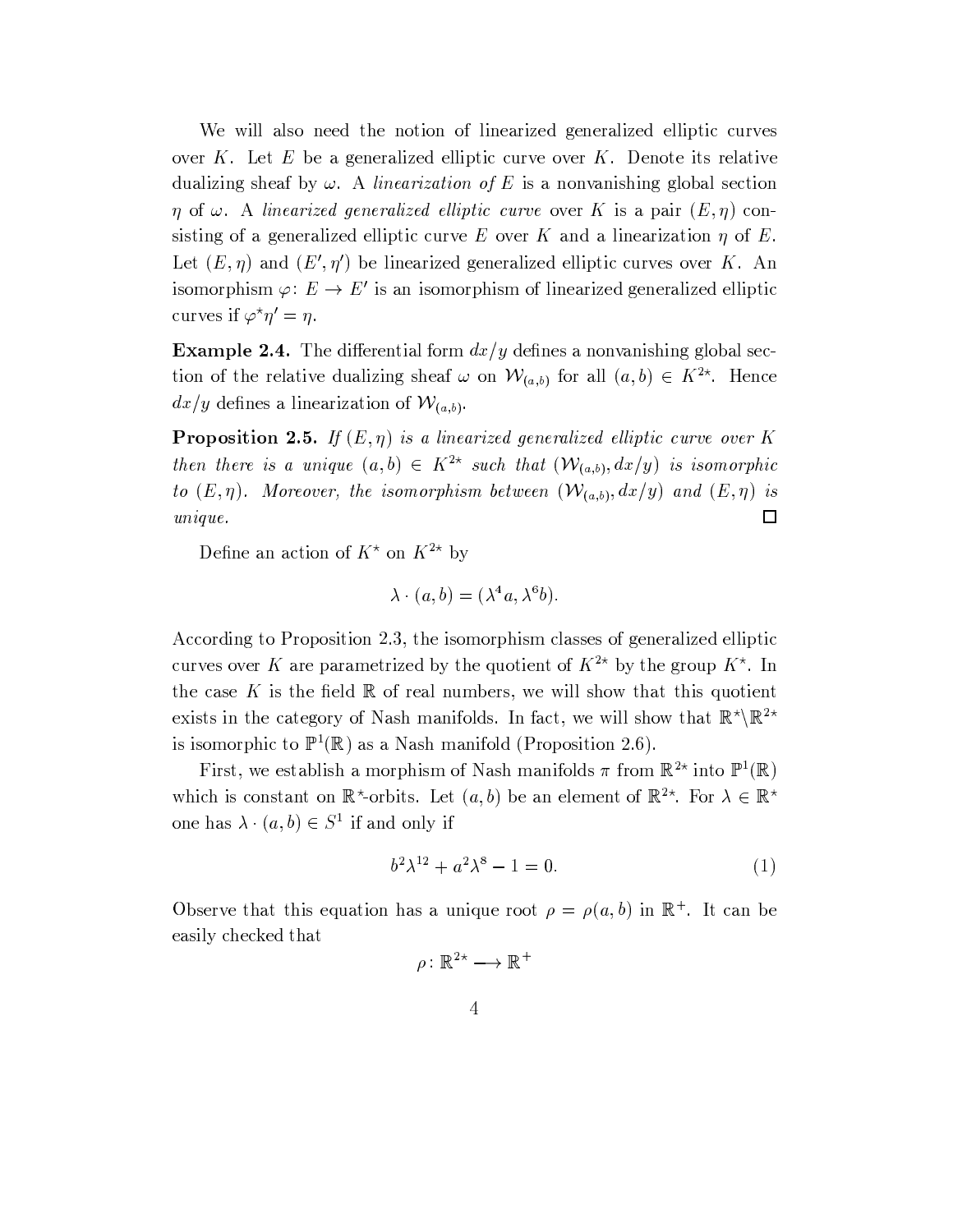is a Nash function. Indeed, let N be the Nash submanifold of  $\mathbb{R}^+ \times \mathbb{R}^{2*}$ defined by Equation (1). Consider the projection  $pr_2$  from N onto  $\mathbb{R}^{2*}$ . Since  $\rho \circ pr_2(\lambda, a, b) = \lambda$  for all  $(\lambda, a, b) \in N$ ,  $\rho \circ pr_2$  is a Nash function on N. Moreover,  $pr_2$  is étale and bijective, i.e.,  $pr_2$  is an isomorphism of Nash manifolds. Therefore  $\rho = (\rho \circ pr_2) \circ pr_2^{-1}$  is a Nash function on  $\mathbb{R}^{2*}$ . (In fact, we will establish in Section 7 an explicit expression for  $\rho$ .)

Define a morphism of Nash manifolds

$$
\pi\colon \mathbb{R}^{2\star}\longrightarrow \mathbb{P}^1(\mathbb{R})
$$

by

$$
\pi(a,b) = \frac{\rho^4 a}{1 + \rho^6 b},
$$

where  $\rho = \rho(a, b)$ . Then,  $\pi$  is constant on  $\mathbb{R}^*$ -orbits since  $\rho(\lambda \cdot (a, b)) =$  $|\lambda|^{-1} \rho(a, b)$  for  $(a, b) \in \mathbb{R}^{2\star}$  and  $\lambda \in \mathbb{R}^{\star}$ .

**Proposition 2.6.** The morphism  $\pi$  from  $\mathbb{R}^{2*}$  onto  $\mathbb{P}^1(\mathbb{R})$  is the quotient of  $\mathbb{R}^{2*}$  by the action of  $\mathbb{R}^{*}$  in the category of Nash manifolds.

*Proof.* It suffices to observe that  $\pi$  is constant on  $\mathbb{R}^*$ -orbits and that the inclusion of the unit circle  $S^1$  into  $\mathbb{R}^{2*}$  is a section of  $\pi$ .  $\Box$ 

#### $\boldsymbol{3}$ Generalized elliptic curves over Nash manifolds

Let A be a commutative unitary ring. Let E be a proper flat scheme over A of finite presentation. Let  $O: Spec(A) \rightarrow E$  be an A-rational point of E. The scheme  $E$  over  $A$  is a generalized elliptic curve over  $A$  if for all geometric points  $Spec(\overline{K}) \to Spec(A)$  the fiber  $(E_{\overline{K}}, O_{\overline{K}})$  is a generalized elliptic curve over the field  $K$ .

Let  $(X, \mathcal{N})$  be a Nash manifold. A generalized elliptic curve over X is a triple  $(\mathcal{E}, \mathcal{U}, \varphi)$ , often shortly denoted by  $\mathcal E$  itself, satisfying the following conditions.

1. The set  $\mathcal U$  is a finite covering of X by open semialgebraic subsets.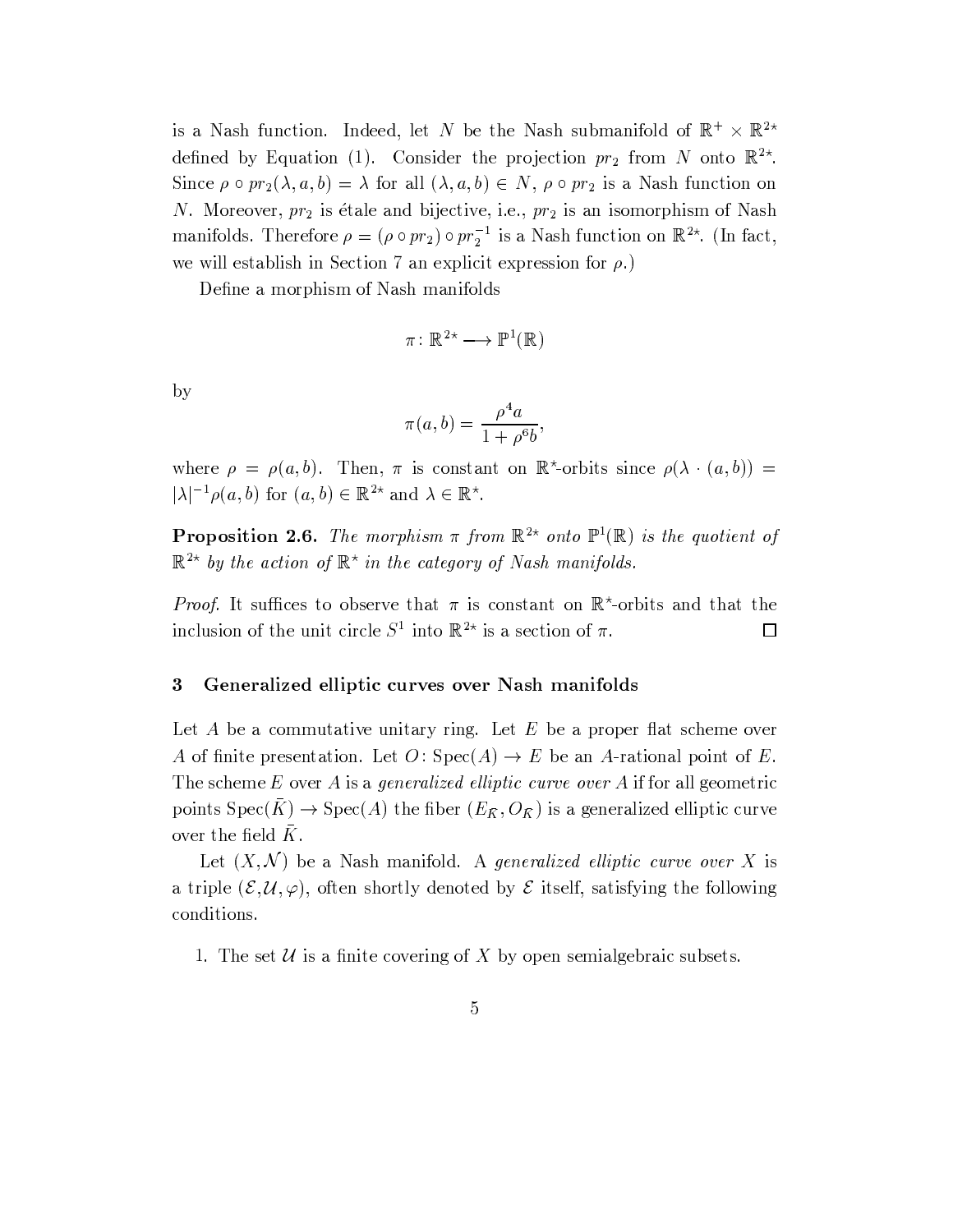- 2. For every  $U \in \mathcal{U}$ , one has a generalized elliptic curve  $\mathcal{E}(U)$  over the ring  $\mathcal{N}(U)$  of Nash functions on U.
- 3. For all  $U, V \in \mathcal{U}$ , one has isomorphisms

$$
\varphi_{V,U}\colon \mathcal{E}(U)\otimes_{\mathcal{N}(U)}\mathcal{N}(U\cap V)\longrightarrow \mathcal{E}(V)\otimes_{\mathcal{N}(V)}\mathcal{N}(U\cap V)
$$

of generalized elliptic curves over the ring  $\mathcal{N}(U \cap V)$ . These isomorphisms are supposed to be such that  $\varphi_{W,V} \circ \varphi_{V,U} = \varphi_{W,U}$  over  $U \cap V \cap W$ , for all  $U, V, W \in \mathcal{U}$ .

One thinks of a generalized elliptic curve over a Nash manifold  $X$  as a family of real generalized elliptic curves, varying Nashly. This is justified by the following. If  $\mathcal E$  is a generalized elliptic curve over X then for every  $p \in X$ the fiber  $\mathcal{E}_p$  is a real generalized elliptic curve, defined up to isomorphism. Indeed, choose  $U \in \mathcal{U}$  such that  $p \in U$ . Then  $\mathcal{E}_p = \mathcal{E}(U) \otimes_{\mathcal{N}(U)} k(p)$  is a generalized elliptic curve over the residue field  $k(p)$  at p. In fact,  $k(p) \cong \mathbb{R}$ , canonically. Therefore,  $\mathcal{E}_p$  is a real generalized elliptic curve. Clearly, the isomorphism class of  $\mathcal{E}_p$  does not depend on the choice of U.

The following two examples of generalized elliptic curves over Nash manifolds will be of importance throughout the rest of the paper. They are both defined by global equations, i.e., of the form  $(E, \{X\}, id_E)$ , where X is a Nash manifold and E is a generalized elliptic curve over the ring  $\mathcal{N}(X)$  of global Nash functions on  $X$ .

**Example 3.1.** Consider the Nash manifold  $\mathbb{R}^{2*} = \mathbb{R}^2 \setminus \{(0,0)\}\.$  Let  $(a,b)$  be the canonical coordinates on  $\mathbb{R}^{2*}$ . Then, the Weierstrass equation

$$
y^2 = x^3 + ax + b
$$

defines a generalized elliptic curve W over  $\mathbb{R}^{2*}$ . Its fibers  $\mathcal{W}_{(a,b)}$  are the generalized elliptic curves of Example 2.2.

**Example 3.2.** Let  $S^1 \subset \mathbb{R}^{2*}$  be the unit circle. Then, the restriction  $W^1$ of W to the Nash manifold  $S^1$  is a generalized elliptic curve over the Nash manifold  $S^1$  (cf. Figure 1).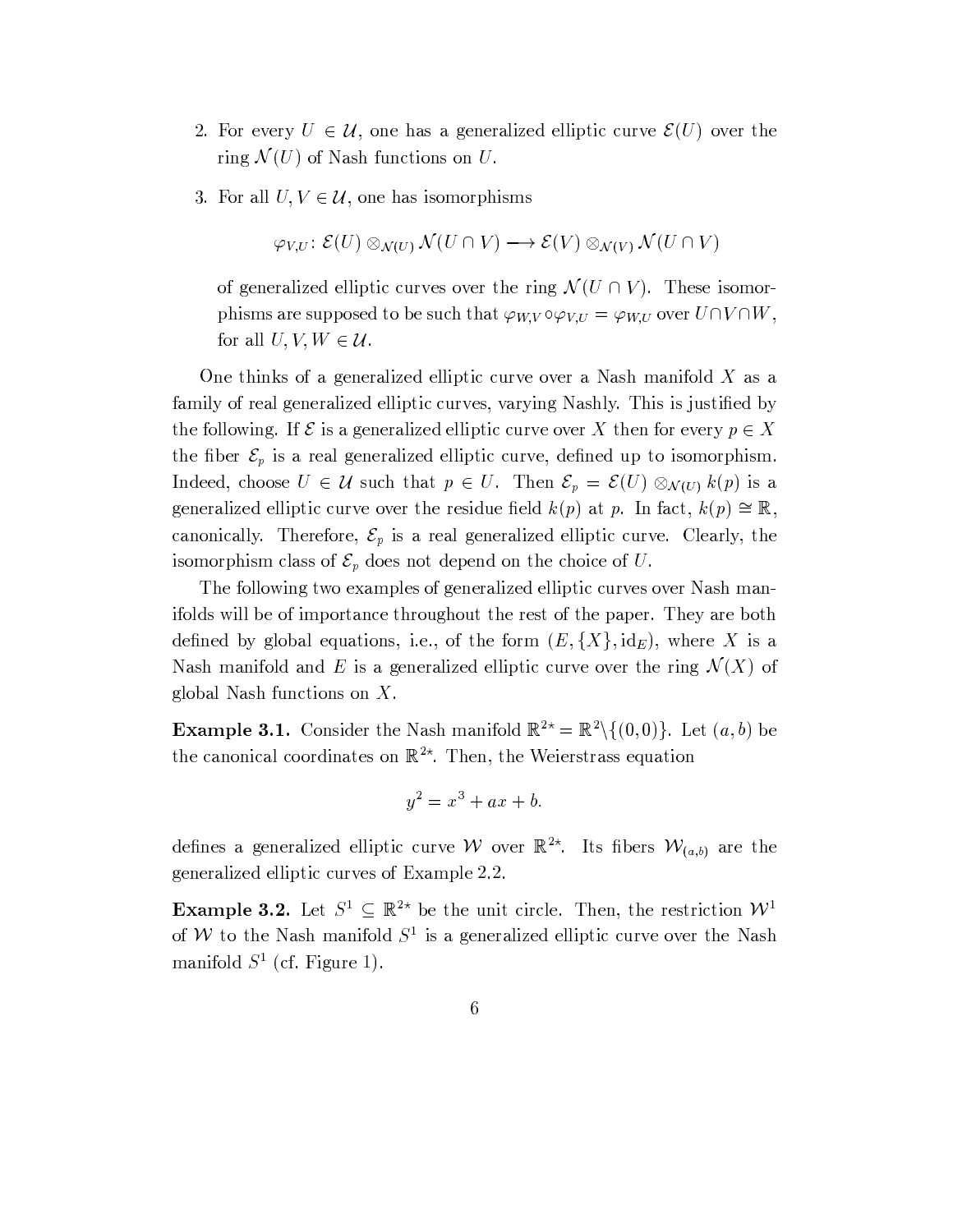Let  $\mathcal E$  be a generalized elliptic curve over a Nash manifold X. This will be formally denoted as if one had a morphism from  $\mathcal E$  into X, e.g.  $\pi: \mathcal E \to X$ . The system O of specified  $\mathcal{N}(U)$ -rational points  $O_U$  of  $\mathcal{E}(U)$ , where U runs through the covering with respect to which  $\mathcal E$  is defined, will be formally denoted as if it were a section of  $\pi$ , e.g.  $O: N \to \mathcal{E}$ . Furthermore, it is clear what should be understood by a sheaf on  $\mathcal{E}$ . Canonical constructions of sheaves on generalized elliptic curves over rings extend automatically to generalized elliptic curves over Nash manifolds. In particular, one has the sheaf  $\mathcal I$  on  $\mathcal E$  of vanishing ideals at O, and the relative dualizing sheaf  $\omega =$  $\omega_{\mathcal{E}/X}$  of  $\mathcal E$  over X. Moreover, it is clear what should be understood by  $\pi_{\star}\mathcal F$ for a sheaf  $\mathcal F$  on  $\mathcal E$ .

A linearized generalized elliptic curve over a Nash manifold X is a pair  $(\mathcal{E}, \eta)$  consisting of a generalized elliptic curve  $\pi: \mathcal{E} \to X$  over X, and a nonvanishing global section  $\eta$  of  $\pi_x \omega$ . Denote by  $\omega^*$  the subsheaf of  $\omega$  of nonvanishing sections. Observe that the sheaf  $\mathcal{N}^+$  of strictly positive Nash functions acts on  $\pi_{\star}(\omega^{\star})$ . An *oriented generalized elliptic curve* over a Nash manifold X is a pair  $(\mathcal{E}, \mu)$  consisting of a generalized elliptic curve  $\pi: \mathcal{E} \to X$ over X, and a global section  $\mu$  of the quotient sheaf  $\pi_{\star}(\omega^{\star})/\mathcal{N}^{+}$ . Of course, a linearized generalized elliptic curve  $(\mathcal{E}, \eta)$  gives canonically an oriented generalized elliptic curve  $(\mathcal{E}, \bar{\eta})$  by considering the image  $\bar{\eta}$  of  $\eta$  in the quotient sheaf  $\pi_{\star}(\omega^{\star})/\mathcal{N}^+$ .

**Example 3.3.** Consider the generalized elliptic curve W over  $\mathbb{R}^{2*}$  of Example 3.1. Let  $\omega$  be its relative dualizing sheaf. Observe that  $dx/y$  is a nonvanishing global section of  $\pi_{\star}\omega$ . Hence,  $(\mathcal{W}, dx/y)$  is a linearized generalized elliptic curve over  $\mathbb{R}^{2*}$ . This linearization is understood when  $\mathcal{W} \to \mathbb{R}^{2*}$ is considered as a linearized generalized elliptic curve. Its restriction  $W<sup>1</sup>$  to  $S<sup>1</sup>$  is then also a linearized generalized elliptic curve. However, we will rather consider the induced structure of an oriented generalized elliptic curve over  $S^1$  on  $\mathcal{W}^1$ .

Next, we need to make precise the notion of a morphism of generalized elliptic curves over a Nash manifold. Let  $(\mathcal{E}, \mathcal{U}, \varphi)$  be a generalized elliptic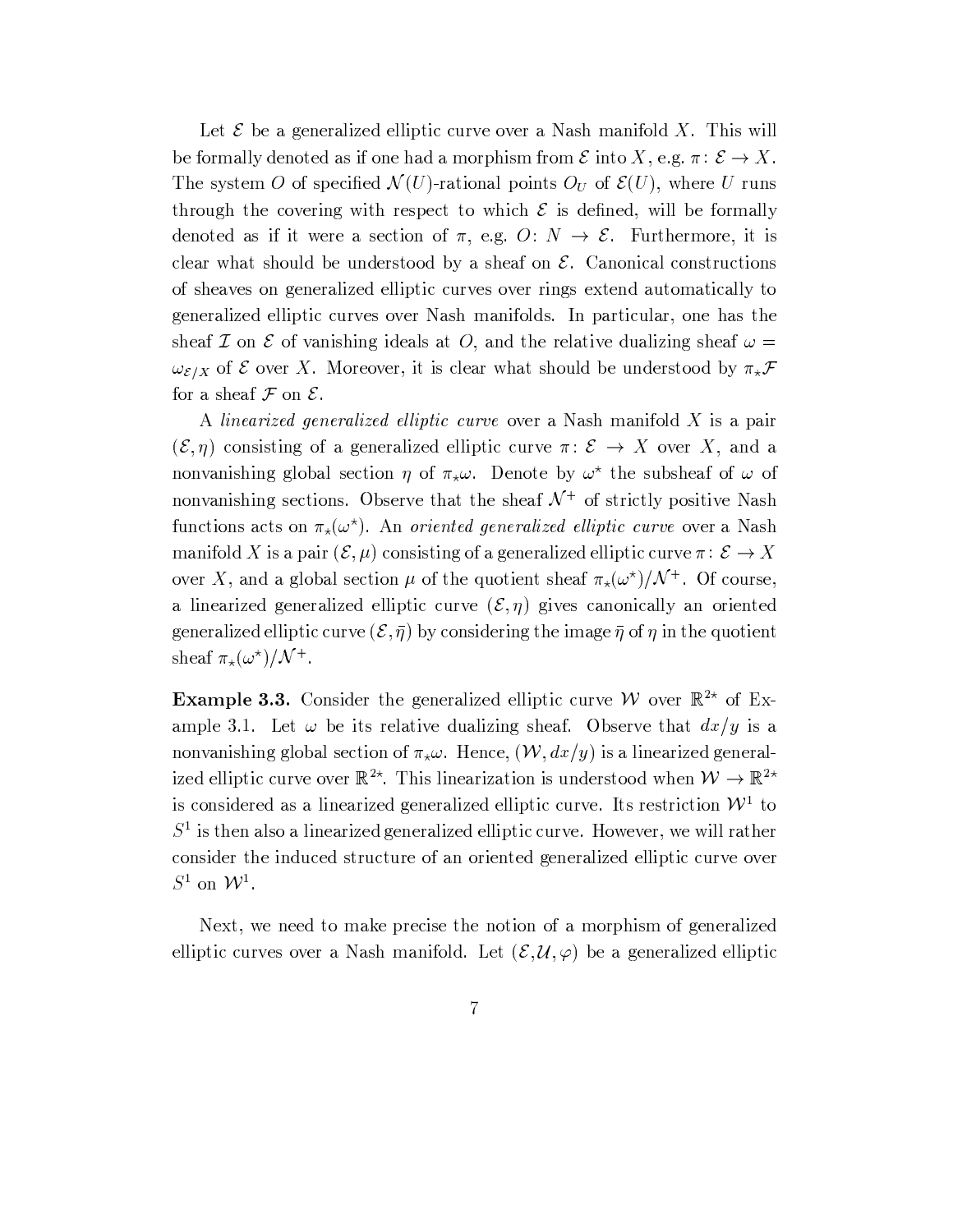

FIG. 1: The generalized elliptic curve  $W^1$  over the Nash manifold  $S^1$ . Of course, only the real points of  $W^1$  are depicted. The set of real points of the fiber  $W^1_{(a,b)}$  is connected if  $\Delta > 0$ , and has 2 connected if  $b > 0$ , and to the curve  $y^2 = x^2(x - 1)$  if  $b < 0$ . Although the figure might suggest the contrary, the total space of  $\mathcal{W}^1$  is a nonsingular real scheme.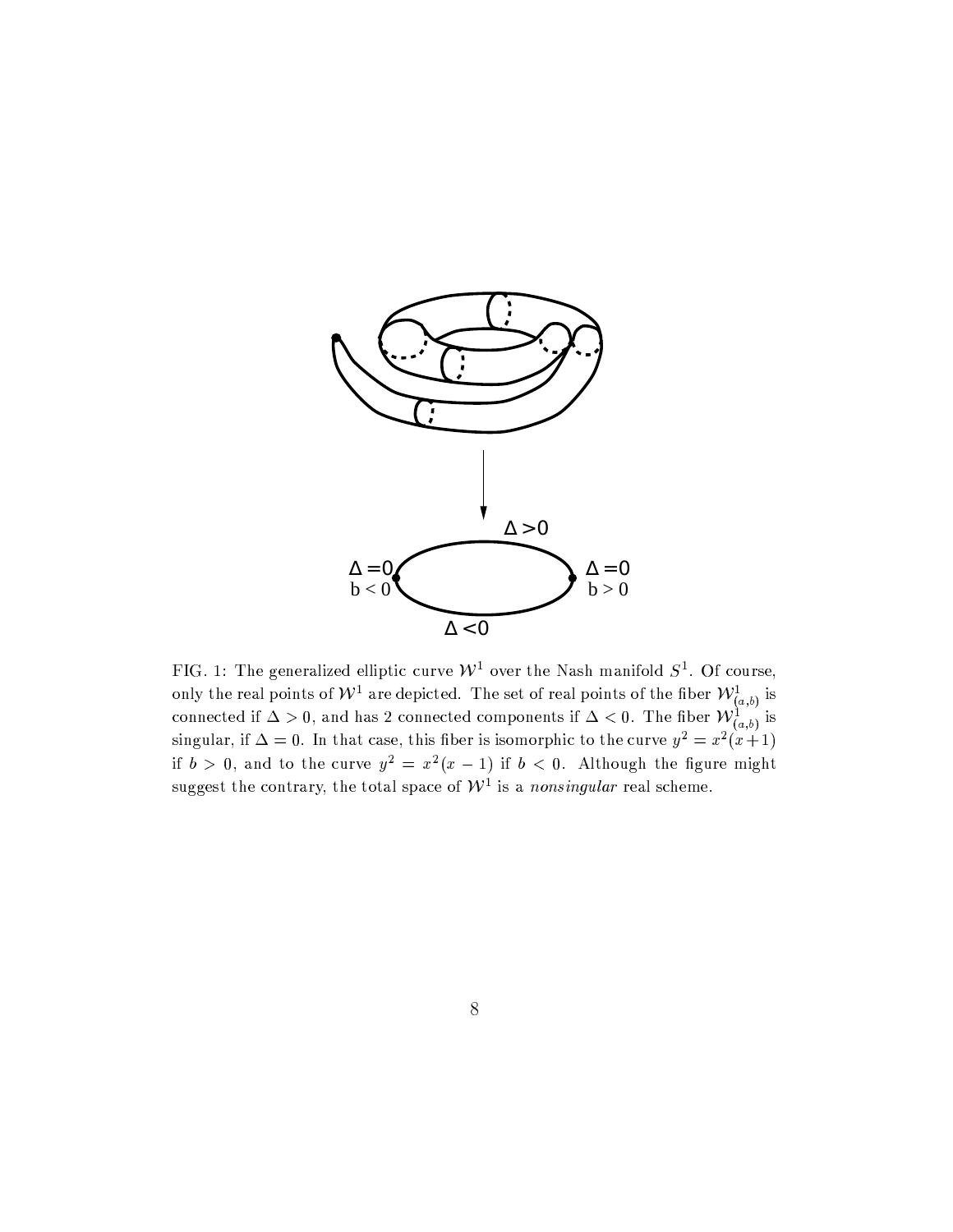curve over the Nash manifold  $(X, \mathcal{N})$ . Let V be a finite covering of X by open semialgebraic subsets. If  $V$  is a refinement of  $U$ , then one has an induced generalized elliptic curve  $(\mathcal{F}, \mathcal{V}, \psi)$ . Indeed, choose  $i: \mathcal{V} \to \mathcal{U}$  such that  $V \subseteq iV$  for every  $V \in V$ , and let

$$
\mathcal{F}(V) = \mathcal{E}(iV) \otimes_{\mathcal{N}(iV)} \mathcal{N}(V)
$$

and

$$
\psi_{V',V} = \varphi_{iV',iV} \otimes_{\mathcal{N}(iV \cap iV')} \mathcal{N}(V \cap V').
$$

Then, obviously,  $(\mathcal{F}, \mathcal{V}, \psi)$  is a generalized elliptic curve over X. This induced generalized elliptic curve will be denoted by  $\mathcal{E}_{|\mathcal{V}|}$ . (In fact, it would have been more correct to denote it by  $\mathcal{E}_{i}$ .

Let  $(\mathcal{E}, \mathcal{U}, \varphi)$  and  $(\mathcal{F}, \mathcal{U}, \psi)$  be arbitrary generalized elliptic curves over X given on the same covering U of X. A strict morphism f from  $\mathcal E$  into  $\mathcal F$  is a system of morphisms of generalized elliptic curves  $f_U: \mathcal{E}(U) \longrightarrow \mathcal{F}(U)$  over  $\mathcal{N}(U)$  such that the diagram

$$
\mathcal{E}(U) \otimes_{\mathcal{N}(U)} \mathcal{N}(U \cap V) \xrightarrow{\varphi_{V,U}} \mathcal{E}(V) \otimes_{\mathcal{N}(V)} \mathcal{N}(U \cap V)
$$
\n
$$
\downarrow^{f_U \otimes 1} \qquad \qquad \downarrow^{f_V \otimes 1}
$$
\n
$$
\mathcal{F}(U) \otimes_{\mathcal{N}(U)} \mathcal{N}(U \cap V) \xrightarrow{\psi_{V,U}} \mathcal{F}(V) \otimes_{\mathcal{N}(V)} \mathcal{N}(U \cap V)
$$

commutes for every  $U, V \in \mathcal{U}$ . If  $(\mathcal{E}, \mathcal{U}, \varphi)$  and  $(\mathcal{F}, \mathcal{V}, \psi)$  are generalized elliptic curves over X then a *morphism* f from  $\mathcal E$  into  $\mathcal F$  is a strict morphism from  $\mathcal{E}_{|W}$  into  $\mathcal{F}_{|W}$  for some refinement W of both U and V. Of course, the covering  $W$  is also supposed to be finite and to consist of open semialgebraic subsets of X. It should then be clear what it means to be isomorphic for linearized or oriented generalized elliptic curves over a Nash manifold.

If  $f: Y \to X$  is a morphism of Nash manifolds and  $\mathcal E$  is a generalized elliptic curve over  $X$ , then one clearly has an induced generalized elliptic curve  $f^*\mathcal{E}$  over Y. Of course, analogous statements hold for linearized and oriented generalized elliptic curves as well.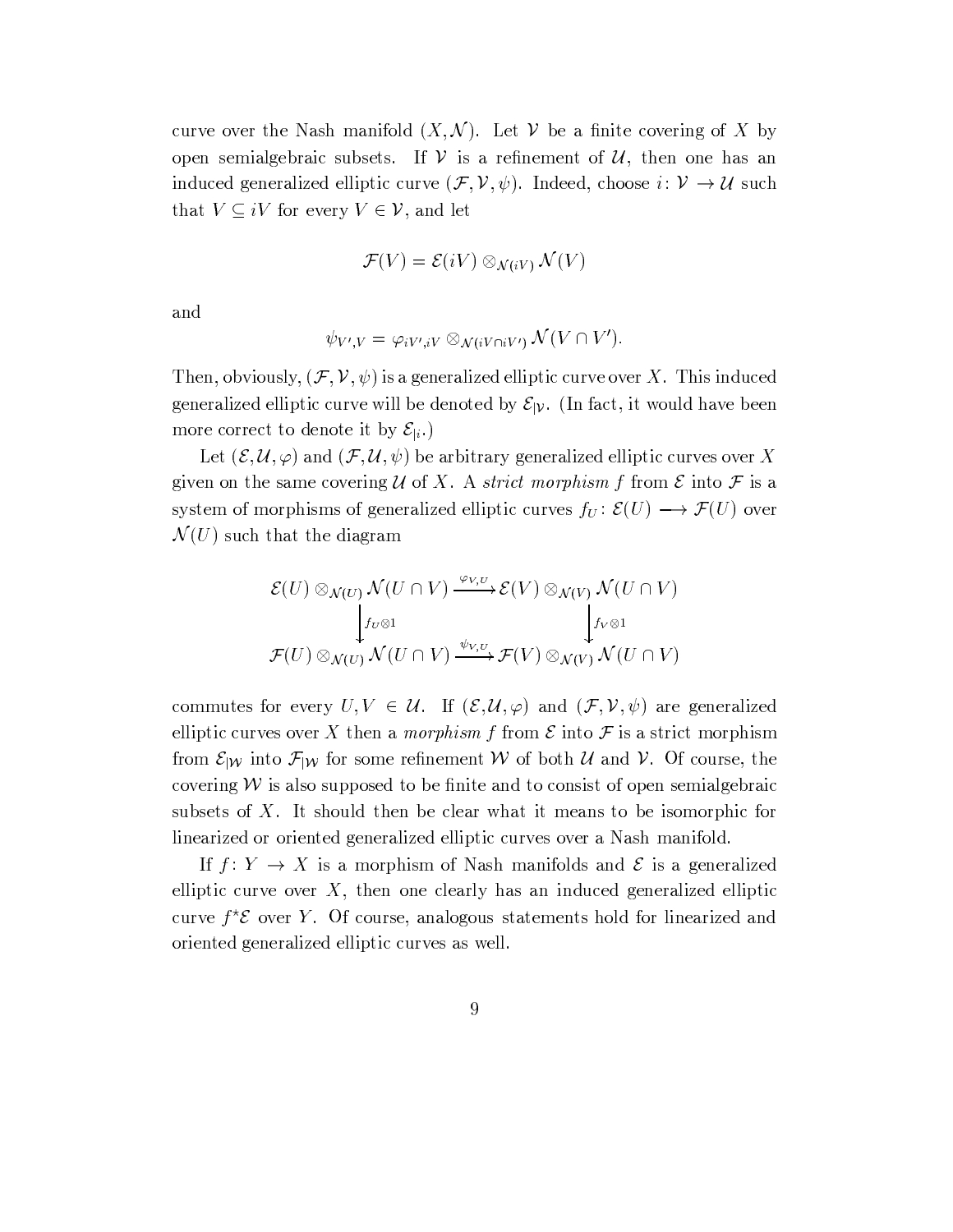#### The moduli problems  $\overline{\mathbf{4}}$

A few words on moduli problems over non-algebraically closed fields is in order. In fact, we give a general definition of fine and coarse moduli spaces—or rather, moduli objects—for moduli problems on any category having a final object.

Let C be any category. Recall that the Yoneda functor  $h_M$  is defined by  $h_M(X) = \text{Hom}(X, M)$  and  $h_M(f) = \text{Hom}(f, M)$ , for a C-object X and a C-morphism f. The map  $h_M(f)$  is also denoted by  $f^*$ . If  $f: M \to M'$ is a C-morphism, then one has a natural transformation  $h_f$  of  $h_M$  into  $h_{M'}$ defined by  $h_f = \text{Hom}(\cdot, f)$ . Recall also that the Yoneda Lemma states that it is equivalent to give a natural transformation from  $h_M$  into a contravariant set-valued functor M, or to give an element of  $\mathcal{M}(M)$ .

A moduli problem M on C is a contravariant functor M from the category C into the category of sets. A moduli problem  $M$  on C has *fine moduli* if the functor  $M$  is representable, i.e., if there is a C-object  $M$  such that the functor  $h_M$  is isomorphic to M. A C-object M satisfying the fore-mentioned condition is called a *fine moduli space* for C. By the Yoneda Lemma, this is equivalent to the existence of an element  $\xi$  in  $\mathcal{M}(M)$  such that for all C-objects X and for all elements  $\zeta \in \mathcal{M}(X)$ , there is a unique morphism  $f: X \to M$  such that  $f^*\xi = \zeta$ . The element  $\xi$  of  $\mathcal{M}(M)$  is then called *universal.* 

**Example 4.1.** Consider the following moduli problems on the category Nash of Nash manifolds. Define the functors  $M$ ,  $M'$  and  $M''$  on an object X of the category Nash by

 $\mathcal{M}(X) = \{\text{generalized elliptic curves over } X\}/\cong$  $\mathcal{M}'(X) = \{$ oriented generalized elliptic curves over  $X\}/\cong$  $\mathcal{M}''(X) =$ {linearized generalized elliptic curves over  $X\}/\cong$ .

For a morphism  $f: X \to Y$  in the category Nash, the maps  $\mathcal{M}(f)$ ,  $\mathcal{M}'(f)$ and  $\mathcal{M}''(f)$  are simply the pull-back maps. Two of the main results of the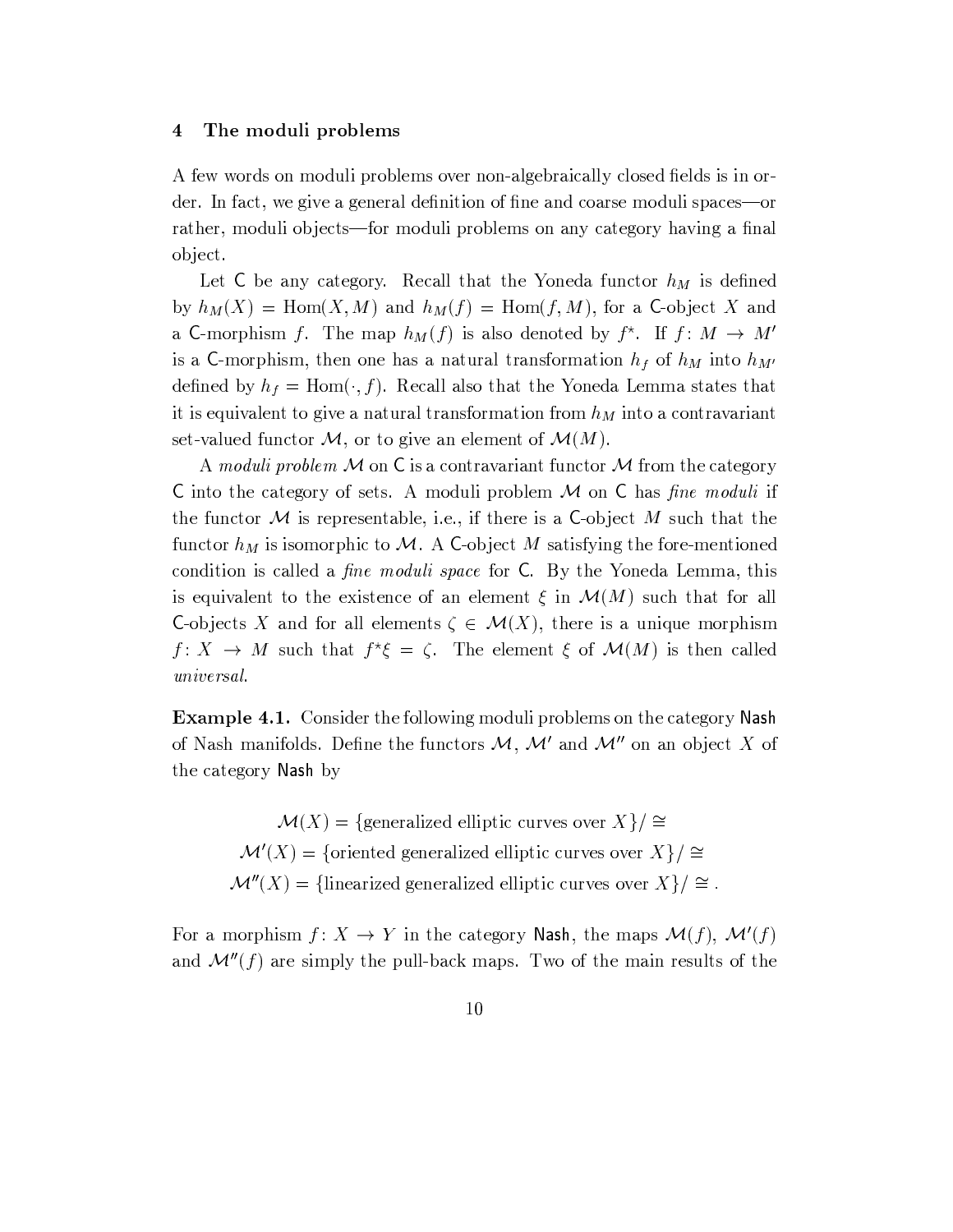paper are that the moduli problems  $\mathcal{M}'$  and  $\mathcal{M}''$  have fine moduli (Theorems  $5.1$  and  $5.2$ ).

Let C be a category with a final object denoted by  $\star$ . Let M be a moduli problem on C. One should think about the set  $\mathcal{M}(\star)$  as the set of isomorphism classes of objects one wants to classify. The goal of a moduli problem is to give this set a structure of an object of  $C$ . For example, if M is a fine moduli space for M, one has a bijection between  $\mathcal{M}(\star)$  and the set of points of M, i.e., the set  $h_M(\star) = \text{Hom}(\star, M)$ . Then, for any reasonable category C, the set  $\mathcal{M}(*)$  acquires a structure of a C-object by transport of structure.

Unfortunately, fine moduli spaces seem to be rather rare. Therefore, one introduces the notion of a coarse moduli space: The moduli problem M is said to have *coarse moduli* if there is a C-object M, together with a morphism of functors  $\varphi$  from M into the Yoneda functor  $h_M$  of M, satisfying the following conditions.

- 1. On the final object  $\star$  of C, the morphism  $\varphi$  induces a bijection  $\varphi_{\star}$  from  $\mathcal{M}(\star)$  onto  $h_M(\star)$ .
- 2. For every C-object M' and for every morphism of functors  $\psi \colon \mathcal{M} \to h_{M'}$ such that  $\psi_*$  is a bijection, there is a unique C-morphism  $f: M \to M'$ such that the following diagram commutes.



The C-object M, or more precisely the pair  $(M, \varphi)$ , is then called a *coarse moduli space* for  $M$ . If it exists, a coarse moduli space is obviously unique up to unique isomorphism.

For "reasonably nice" moduli problems over, e.g., the category of schemes over an algebraically closed field, this definition of a coarse moduli space is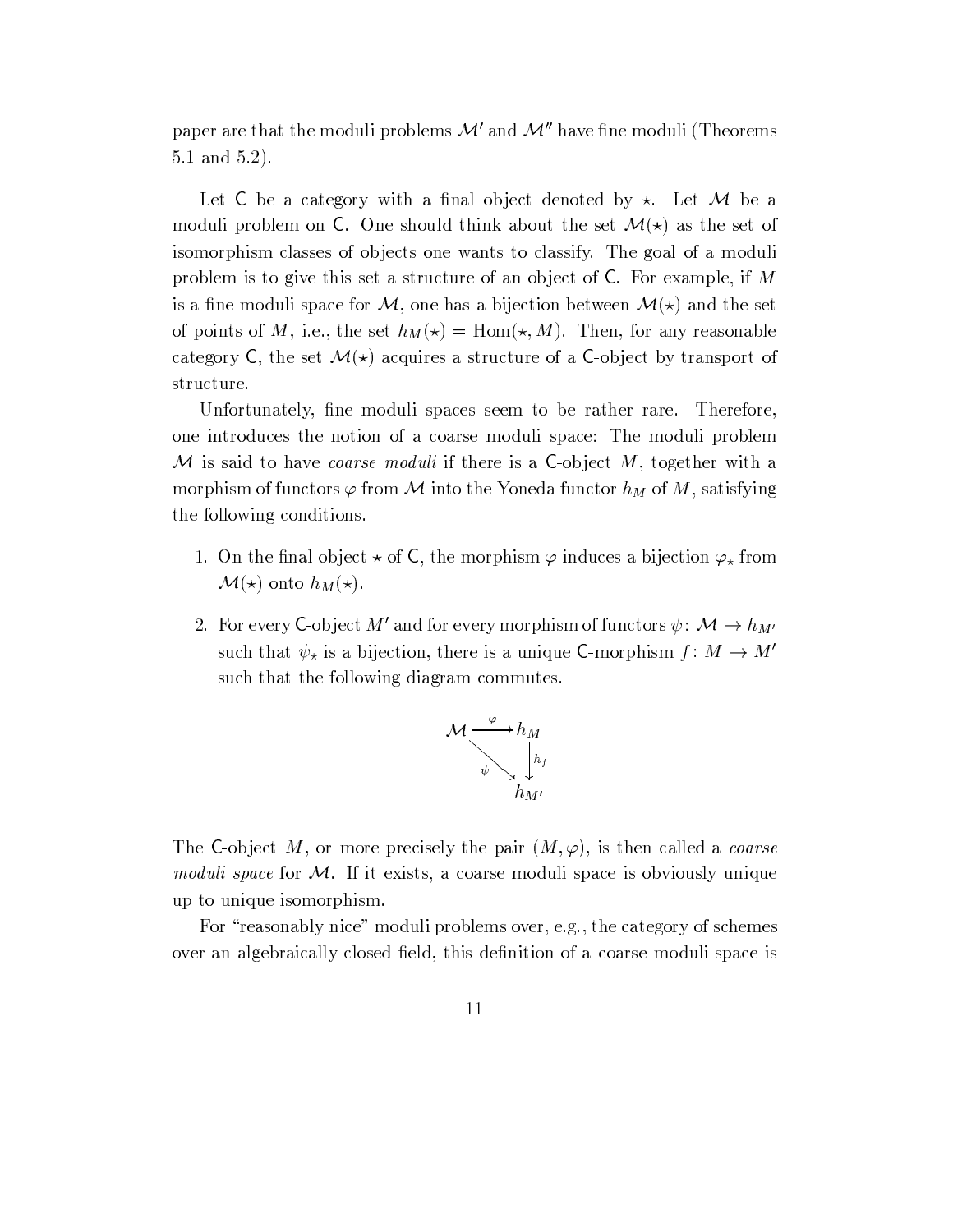equivalent to the usual definition  $[6]$ , Definition 5.6. The advantage of our definition is that it applies to the category of Nash manifolds.

**Example 4.2.** One of our main results will be that the moduli problem M of generalized elliptic curves on the category Nash of Nash manifolds has coarse moduli (Theorem 6.4, see also [7] for another example of coarse moduli in real algebraic geometry). This means that, there is a structure of a Nash manifold on the set  $M$  of isomorphism classes of real generalized elliptic curves having the following property. Let X be any Nash manifold and let  $\mathcal E$  be any generalized elliptic curve over X. Let f be the map from X into M defined by letting  $f(p)$  be the isomorphism class of the fiber  $\mathcal{E}_p$ . Then, f is a morphism of Nash manifolds. Moreover, if  $M'$  is any other structure of a Nash manifold on the set  $M$  of isomorphism classes of real generalized elliptic curves satisfying this condition, then the identity map id:  $M \rightarrow M'$ is a morphism of Nash manifolds.

#### Universal properties of W and  $W<sup>1</sup>$  $\overline{5}$

**Theorem 5.1.** The linearized generalized elliptic curve W over  $\mathbb{R}^{2*}$  is the universal linearized generalized elliptic curve. That is, for every Nash manifold X and for every linearized generalized elliptic curve  $\pi: \mathcal{E} \to X$  over X there is a unique morphism  $f: X \to \mathbb{R}^{2*}$  such that

## $f^{\star}\mathcal{W} \cong \mathcal{E}$

as linearized generalized elliptic curves over  $X$ . In particular, the moduli problem M" of linearized generalized elliptic curves over the category Nash of Nash manifolds has fine moduli.

*Proof.* The uniqueness of  $f$  follows from Proposition 2.5. That proposition also implies that the identity is the only automorphism of a linearized generalized elliptic curve over a Nash manifold. Hence, in order to prove existence of f it suffices to show existence of f locally.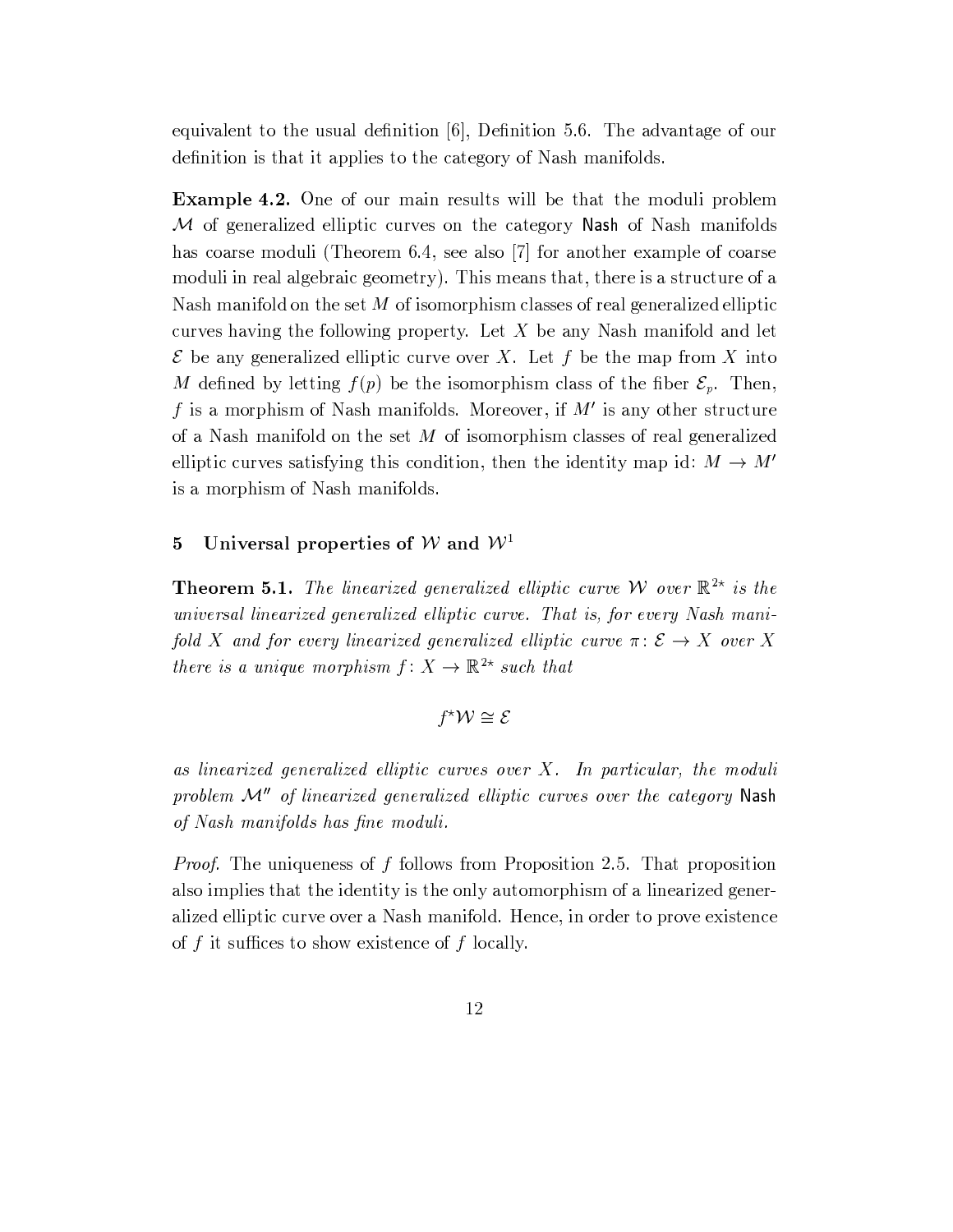Let  $O: X \to \mathcal{E}$  be the specified section of  $\pi$ . Denote by  $\mathcal{I}$  the sheaf on  $\mathcal{E}$ of vanishing ideals at O. Since,  $\pi_{\star}\mathcal{I}^{-2}$  and  $\pi_{\star}\mathcal{I}^{-3}$  are locally free sheaves of  $N$ -modules on X, we may suppose that they are free over X.

Now, choose  $x \in \Gamma(X, \pi_* \mathcal{I}^{-2})$  and  $y \in \Gamma(X, \pi_* \mathcal{I}^{-3})$  such that  $\{1, x, y\}$  is a basis of the  $\Gamma(X, \mathcal{N})$ -module  $\Gamma(X, \pi_{*}\mathcal{I}^{-3})$ . By Riemann-Roch, there are  $a_i \in \Gamma(X, \mathcal{N})$  such that

$$
y^2 = a_0 x^3 + a_1 x y + a_2 x^2 + a_3 y + a_4 x + a_6
$$

Using the fact that  $a_0 \neq 0$  on X, one can change coordinates such that  $a_0 = 1$ and  $a_1 = a_2 = a_3 = 0$ . Then  $g: X \to \mathbb{R}^{2*}$  defined by  $g(p) = (a_4(p), a_6(p))$  is a morphism of Nash manifolds. Moreover, we have an obvious isomorphism

$$
\psi \colon \mathcal{E} \longrightarrow g^{\star} \mathcal{W}
$$

of generalized elliptic curves over  $X$ .

Let  $\eta$  be the section of  $\pi_{\star}\omega$  that linearizes  $\mathcal{E}$ . Since  $\eta$  is nonvanishing, there is a Nash function  $\lambda: X \to \mathbb{R}^*$  such that

$$
\psi^\star \, \frac{dx}{y} = \lambda \eta
$$

Since  $dx/y$  is nonvanishing too,  $\lambda$  is nonvanishing. Then, we can let  $f: X \to Y$  $\mathbb{R}^{2*}$  be the Nash morphism defined by

$$
f = \lambda \cdot g = (\lambda^4 a_4, \lambda^6 a_6).
$$

Define an isomorphism  $\alpha: g^*W \to f^*W$  by defining  $\alpha$  on each fiber  $(g^*W)_p =$  $\mathcal{W}_{g(p)}$  by

$$
\alpha_p(x,y) = (\lambda^2 x, \lambda^3 y).
$$

and put  $\varphi = \alpha \circ \psi$ . Then  $\varphi$  is an isomorphism from  $\mathcal E$  into  $f^*W$  and, moreover,

$$
\varphi^* \frac{dx}{y} = \psi^* \alpha^* \frac{dx}{y} = \frac{1}{\lambda} \psi^* \frac{dx}{y} = \eta.
$$

Hence  $\varphi$  is an isomorphism of linearized generalized elliptic curves.

 $\Box$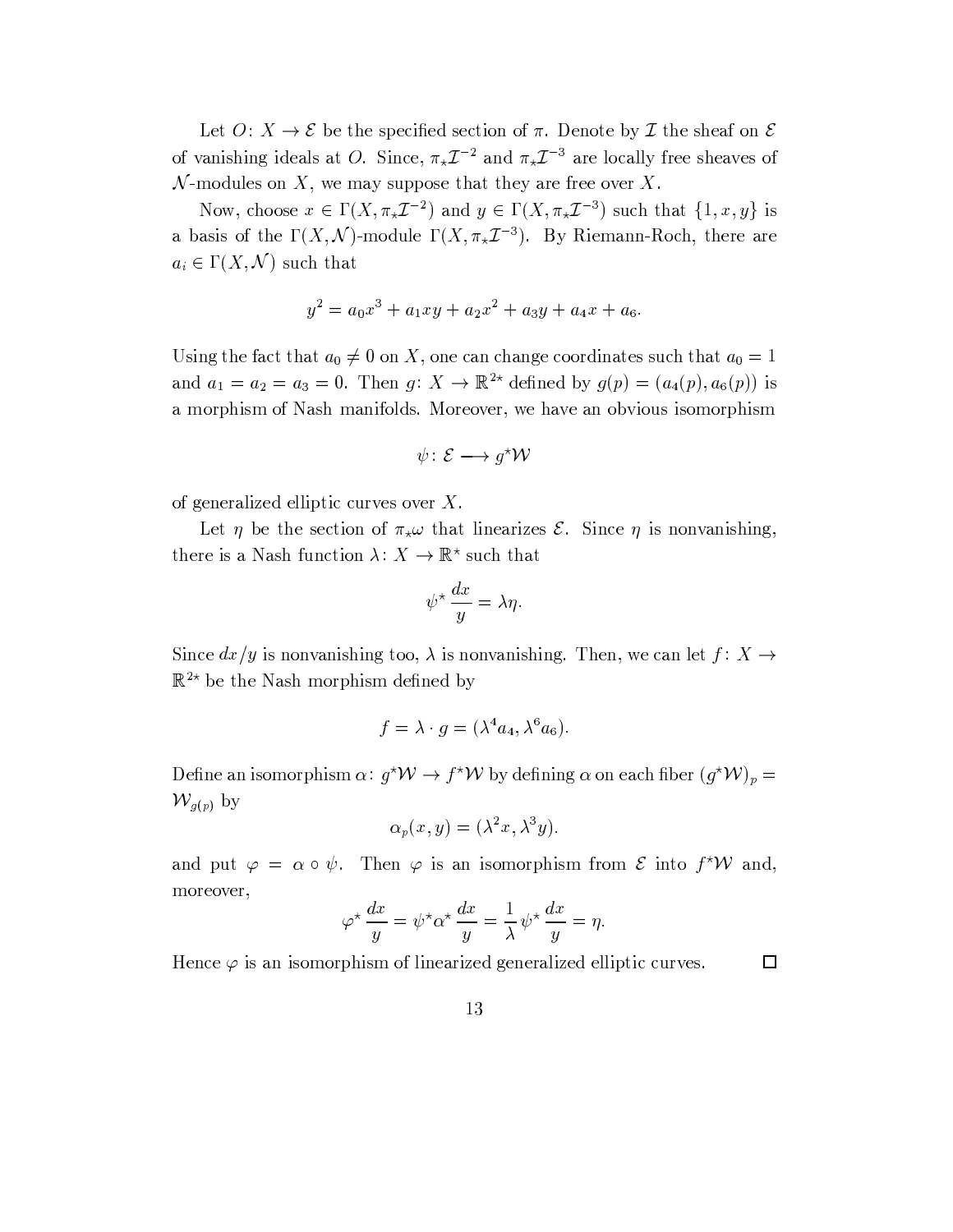In order to prove that the moduli problem  $\mathcal{M}'$  of oriented generalized elliptic curves has fine moduli too, it will be convenient to introduce a Grothendieck topology [8] on the category Nash of Nash manifolds. For a Nash manifold U, a covering of U is a collection  $\{f_i: U_i \to U\}_{i \in I}$  of open embeddings of Nash manifolds, such that there is a finite subset  $I'$  of  $I$  with

$$
U=\bigcup_{i\in I'}f_i(U_i)
$$

One easily verifies that this indeed defines a Grothendieck topology on the category Nash. Of course, this Grothendieck topology is coarser than the canonical topology, so that all representable functors on Nash are sheaves.

**Theorem 5.2.** The oriented generalized elliptic curve  $W^1$  over the Nash manifold  $S<sup>1</sup>$  is the universal oriented generalized elliptic curve. That is, for every Nash manifold X and for every oriented generalized elliptic curve  $\mathcal E$ over X there is a unique morphism of Nash manifolds  $f$  from  $X$  into  $S^1$ such that

 $f^{\star}\mathcal{W}^1 \cong \mathcal{E}$ 

as oriented generalized elliptic curves over  $X$ . In particular, the moduli problem M' of oriented generalized elliptic curves over the category Nash of Nash manifolds has fine moduli.

*Proof.* Let  $\varphi$  be the morphism of functors

$$
\varphi\colon h_{\mathbb{R}^{2\star}}\longrightarrow \mathcal{M}''
$$

defined by  $\varphi_X(f) = f^* \mathcal{W}$ , where X is a Nash manifold and  $f: X \to \mathbb{R}^{2*}$  a morphism of Nash manifolds. By Theorem 5.1,  $\varphi$  is an isomorphism. The action of  $\mathbb{R}^*$  on  $\mathbb{R}^{2*}$  gives rise to an action of the functor  $h_{\mathbb{R}^*}$  of  $\mathbb{R}^*$  on  $h_{\mathbb{R}^{2*}}$ . Via the isomorphism  $\varphi$ , we get an action of  $h_{\mathbb{R}}$  on M''. Then,  $\varphi$  induces an isomorphism of sheaves on the site Nash

$$
\bar{\varphi}\colon h_{\R^{\star}}\backslash h_{\R^{2\star}}\longrightarrow h_{\R^{\star}}\backslash\mathcal{M}''
$$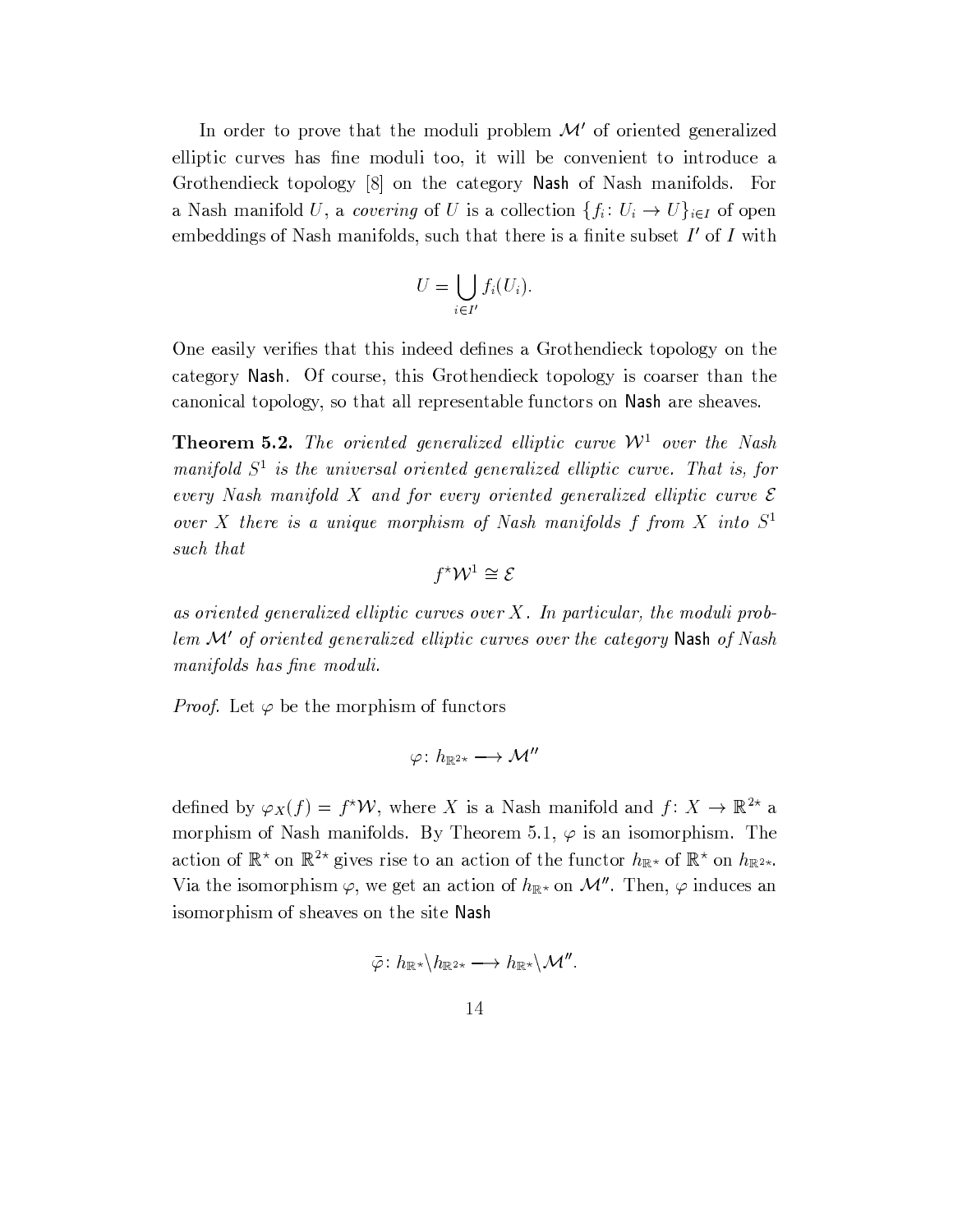Here, the quotients are quotients in the category of sheaves on the site Nash. By Proposition 2.6, one has isomorphisms

$$
h_{\mathbb{R}^{\star}}\backslash h_{\mathbb{R}^{2\star}}\cong h_{\mathbb{R}^{\star}\backslash\mathbb{R}^{2\star}}\cong h_{S^1}
$$

Moreover,

$$
h_{{\mathbb R}^*}\backslash {\mathcal M}''\cong {\mathcal M}',
$$

by definition of the moduli problem  $\mathcal{M}'$  of oriented generalized elliptic curves. Hence,  $\bar{\varphi}$  gives rise to an isomorphism

$$
\psi\colon h_{S^1}\longrightarrow \mathcal M'.
$$

In fact,  $\psi_X(f) = f^* \mathcal{W}^1$  for a Nash manifold X and a morphism  $f: X \to S^1$ . This proves that the oriented generalized elliptic curve  $\mathcal{W}^1$  over  $S^1$  is the universal oriented generalized elliptic curve.  $\Box$ 

*Remark 5.3.* Theorem 5.2 implies that every oriented generalized elliptic curve  $\mathcal E$  over any Nash manifold X can be defined by global equations. That is to say, there are global Nash functions  $f_1$  and  $f_2$  on X such that  $\mathcal E$  is isomorphic to the oriented generalized elliptic curve  $\mathcal F$  in the projective plane  $\mathbb{P}^2$  over X, defined by the equation  $y^2 = x^3 + f_1x + f_2$ . Indeed,  $f_1$  and  $f_2$ are the coordinate functions of the morphism  $f: X \to S^1$  whose existence is asserted in Theorem 5.2, and  $\mathcal F$  is simply  $f^*W^1$ .

#### Coarse moduli of real generalized elliptic curves 6

Before we prove our main result on the moduli problem  $M$  of generalized elliptic curves on the category Nash of Nash manifolds, we need some preparation. Let  $\mathcal E$  be a generalized elliptic curve over a Nash manifold X. Then, the sheaf of automorphisms  $Aut(\mathcal{E}/X)$  of  $\mathcal E$  over X is canonically isomorphic to the constant sheaf  $\mathbb{Z}/2\mathbb{Z}$  over X. In particular, one can twist a generalized elliptic curve over  $X$  by an element of the first cohomology group  $H^1(X,\mathbb{Z}/2\mathbb{Z})$ . Thus, we have an action of  $H^1(X,\mathbb{Z}/2\mathbb{Z})$  on the set  $\mathcal{M}(X)$ . This action is easily seen to be fixed point-free.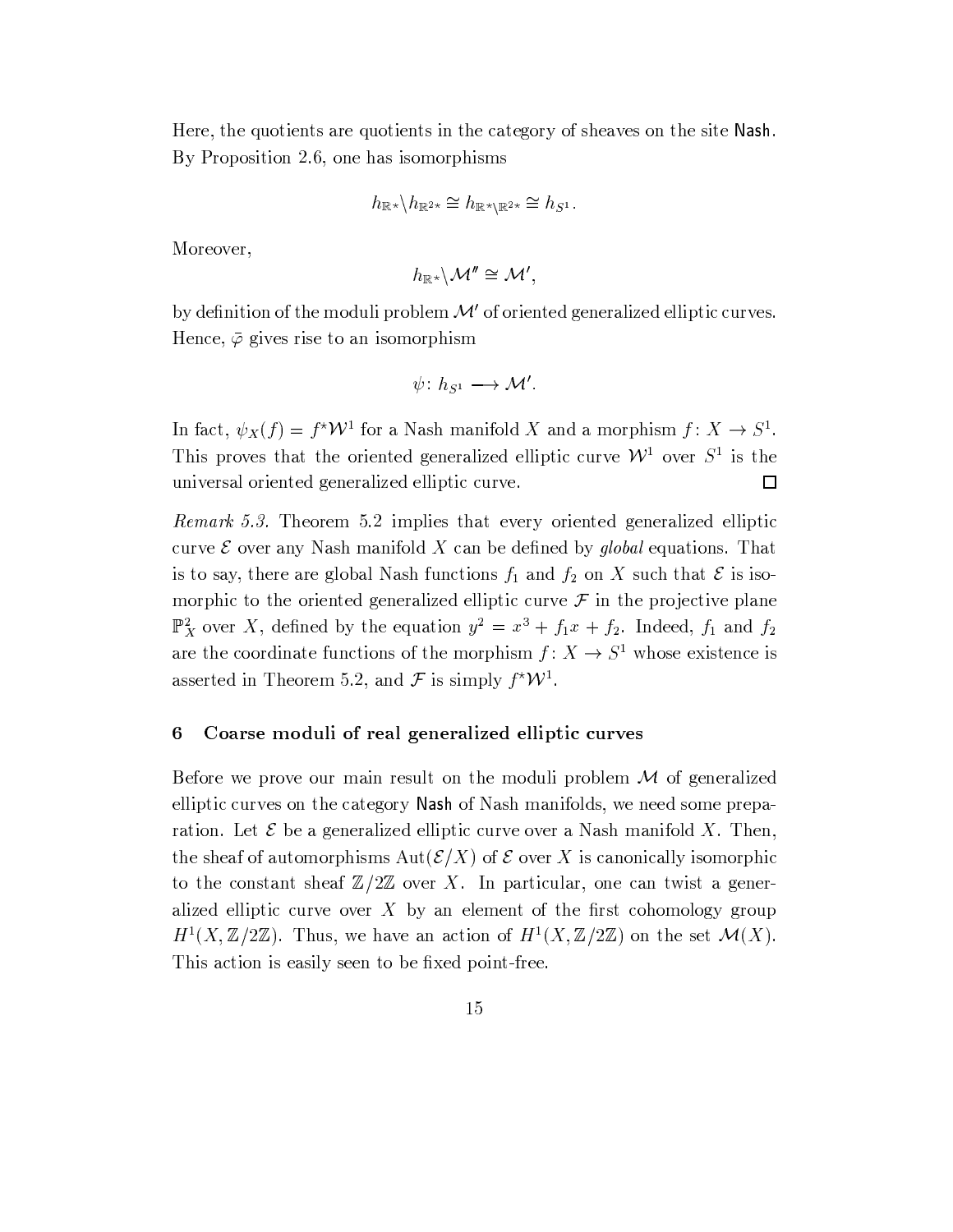The best one can prove for the moduli problem  $\mathcal M$  of generalized elliptic curves is the following result.

**Theorem 6.1.** Let X be a Nash manifold and let  $\mathcal E$  be any generalized elliptic curve over  $X$ . Then there is a unique morphism  $f$  from  $X$  into  $S^1$  and a unique cohomology class  $\gamma \in H^1(X, \mathbb{Z}/2\mathbb{Z})$  such that

$$
\gamma \cdot f^* \mathcal{W}^1 \cong \mathcal{E}.
$$

In particular, one has an isomorphism of functors

$$
\mathcal{M} \cong H^1(\cdot, \mathbb{Z}/2\mathbb{Z}) \times \mathcal{M}'.
$$

*Proof.* There is a unique cohomology class  $\gamma \in H^1(X, \mathbb{Z}/2\mathbb{Z})$  such that  $\gamma^{-1} \cdot \mathcal{E}$ is orientable. Then, by Theorem 5.2, there is a unique morphism  $f: X \to S^1$ such that  $f^*W^1 \cong \gamma^{-1} \cdot \mathcal{E}$ .  $\Box$ 

*Remark 6.2.* It follows from Theorem 6.1 that the moduli problem  $M$  on Nash has no fine moduli since the presheaf  $M$  on the site Nash, being isomorphic to  $H^1(\cdot, \mathbb{Z}/2\mathbb{Z}) \times \mathcal{M}'$ , is not a sheaf.

*Remark 6.3.* Theorem 6.1 and Remark 5.3 imply that every generalized elliptic curve  $\mathcal E$  over any Nash manifold X is a  $H^1(X,\mathbb Z/2\mathbb Z)$ -twist of a generalized elliptic curve over  $X$  defined by global equations.

Since every generalized elliptic curve over a Nash manifold is locally orientable, Theorem 5.2 implies the existence of a morphism of functors

$$
\varphi\colon \mathcal{M} \longrightarrow h_{S^1}.
$$

In fact, if X is a Nash manifold and  $\mathcal E$  is a generalized elliptic curve over X then  $\varphi_X(\mathcal{E})$  is the morphism of Nash manifolds from X into  $S^1$  determined by  $\varphi_X(\mathcal{E})(p) = (a, b)$ , where  $(a, b)$  is the unique point of  $S^1$  such that  $\mathcal{W}_{(a, b)}$ is isomorphic to the fiber  $\mathcal{E}_p$  of  $\mathcal E$  at p.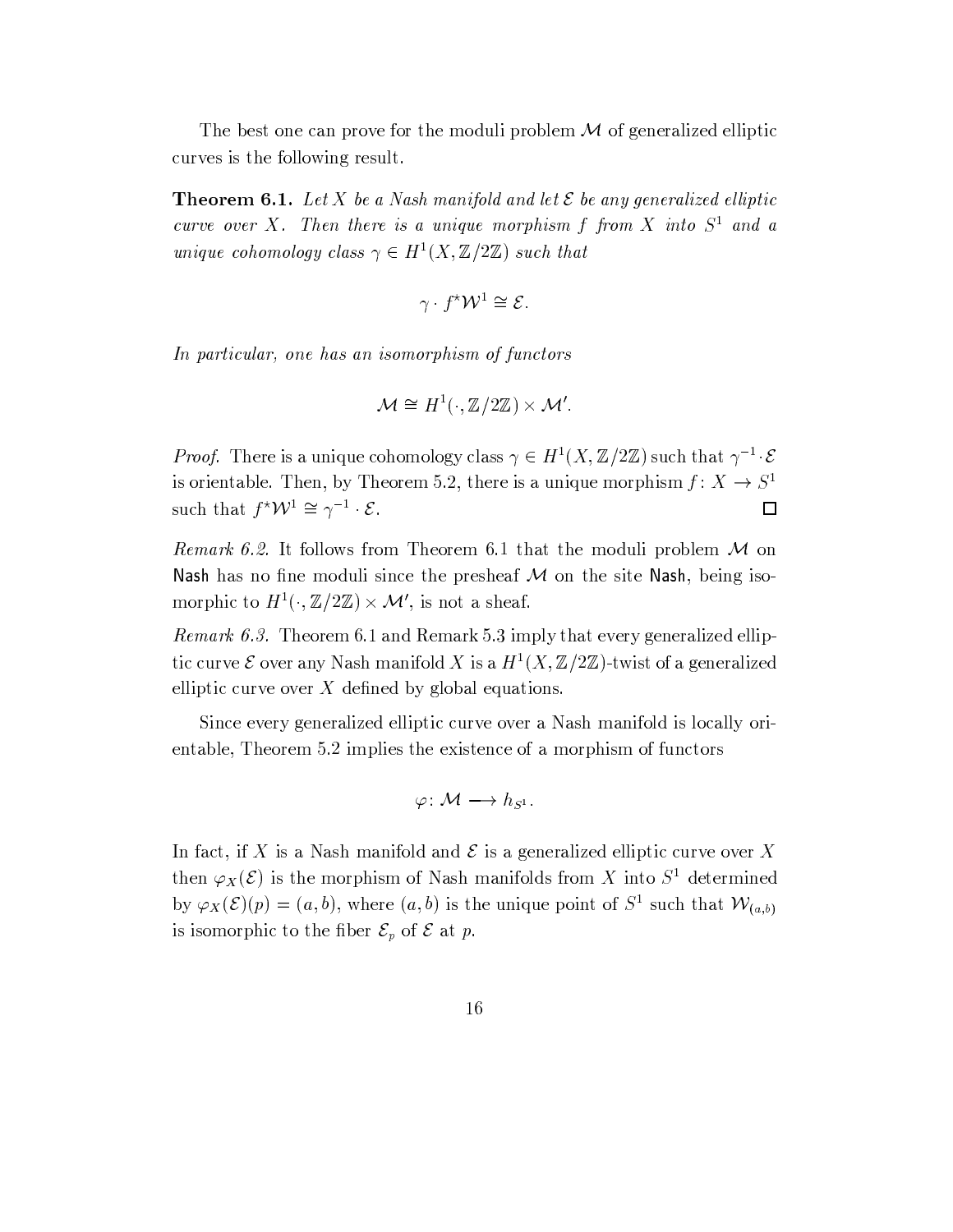**Theorem 6.4.** The Nash manifold  $S^1$ , or more precisely the pair  $(S^1, \varphi)$ , is a coarse moduli space for real generalized elliptic curves. In particular, the moduli problem M has coarse Nash moduli.

*Proof.* The only thing to prove is that any natural transformation  $\psi \colon \mathcal{M} \to$  $h_M$ , for some Nash manifold M, factorizes through  $\varphi$ . Since  $h_M$  is a sheaf on the site Nash,  $\psi$  factorizes through the sheafification of M. But this sheafification is nothing but the transformation  $\varphi$ , by Theorems 6.1 and 5.2.  $\Box$ 

**Corollary 6.5.** The coarse moduli space of real elliptic curves is the Nash manifold  $S^1 \backslash {\Delta = 0}$ .

*Remark 6.6.* Although the coarse moduli space of elliptic curves happens to be a real algebraic variety (in the sens of [9]), real elliptic curves do not have real algebraic coarse moduli. Indeed, suppose  $M$  is a structure of a real algebraic variety on the set of isomorphism classes of real elliptic curves having the following property. For any real algebraic variety X and for all elliptic curves  $\mathcal E$  over X, let f be the map from X into M defined by letting  $f(p)$  be the isomorphism class of the fiber  $\mathcal{E}_p$ . Then, f is a morphism of real algebraic varieties.

We show that such a structure M does not exists by taking  $X = \mathbb{R}^{2*}$  and  $\mathcal{E} = \mathcal{W}$ . Then, according to Proposition 2.3, the map  $f: X \to M$  factorizes through the quotient of  $\mathbb{R}^{2*}$  by  $\mathbb{R}^*$  in the category of real algebraic varieties. This quotient is easily seen to be the map

$$
q\colon \mathbb{R}^{2\star}\longrightarrow \mathbb{P}^1(\mathbb{R})
$$

defined by  $q(a, b) = (a^3 : b^2)$ . Then,  $q(0, 1) = q(0, -1)$ , so that  $f(0, 1) =$  $f(0,-1)$ , i.e., the real elliptic curves  $W_{(0,1)}$  and  $W_{(0,-1)}$  are isomorphic. Contradiction, by Proposition 2.3. (In fact, the map  $q$  is, up to a linear transformation, the complex *j*-invariant of the curve  $W_{(a,b)}$ , cf. Section 7).

*Remark 6.7.* A particular consequence of Corollary 6.5 is that the set of isomorphism classes of true real elliptic curves has a natural structure of a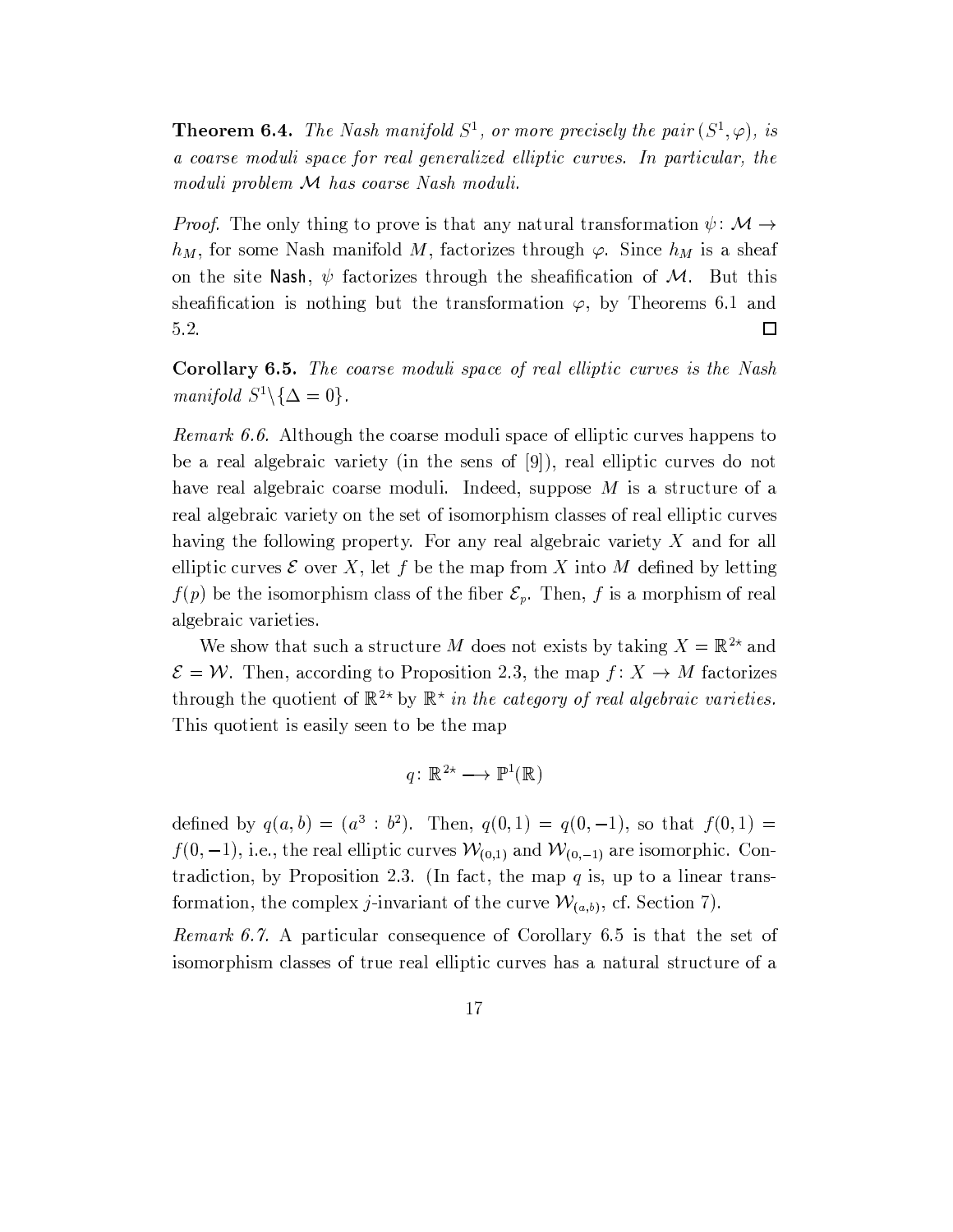semialgebraic space (cf. [10] for the notion of semialgebraic spaces). Indeed,  $\varphi_{\star}$  is a bijection from the set  $\mathcal{M}(\star)$  of isomorphism classes of real generalized elliptic curves onto  $S^1$ . Then, the restriction to  $S^1 \setminus {\{\Delta = 0\}}$  of  $\varphi_*^{-1}$  is a bijection

$$
w\colon S^1\backslash\{\Delta=0\}\longrightarrow \text{Ell}
$$

onto the set Ell of isomorphism classes of real elliptic curves. Since  $w$  is a bijection, the set Ell gets a structure of a semialgebraic space by transport of structure. This structure on Ell is natural in the sense that it comes from a moduli problem.

The set Ell of isomorphism classes of real elliptic curves was already given a structure of a semialgebraic space  $[2]$ , Theorem 6.1. Strictly speaking, that structure is just a particular semialgebraic structure. It is not the semialgebraic structure on Ell coming from moduli, i.e., the one induced by  $w$ . To see this, we need to recall its construction. Let  $\mathcal{A}^1_{\mathbb{R}}$  be the semialgebraic subset of the upper half plane  $\mathbb{H}$ , consisting of those complex numbers whose real part is equal to 0 or to  $\frac{1}{2}$ . Let

$$
g\colon \mathcal{A}_{\mathbb{R}}^1\longrightarrow \text{Ell}
$$

be the map that associates to  $\tau \in A_{\mathbb{R}}^1$  the isomorphism class of the real elliptic curve  $y^2 = 4x^3 - g_2x - g_3$ , where

$$
g_2 = 60 \cdot \sum_{(m,n)\in\mathbb{Z}^{2*}} \frac{1}{(m+n\tau)^4} \quad \text{and} \quad g_3 = 140 \cdot \sum_{(m,n)\in\mathbb{Z}^{2*}} \frac{1}{(m+n\tau)^6}
$$

Then  $g$  is a bijection, hence Ell gets a structure of a semialgebraic space by transport of structure via  $q$ .

Now, I claim that the semialgebraic structure on the set Ell obtained via g does not coincide with the semialgebraic structure on Ell induced by  $w$ . Indeed, the map

$$
w^{-1} \circ g \colon \mathcal{A}^1_{\mathbb{R}} \longrightarrow S^1 \backslash \{ \Delta = 0 \}
$$

is not a semialgebraic map. This can be seen as follows. Let

$$
k\colon S^1\backslash\{\Delta=0\}\to\mathbb{R}
$$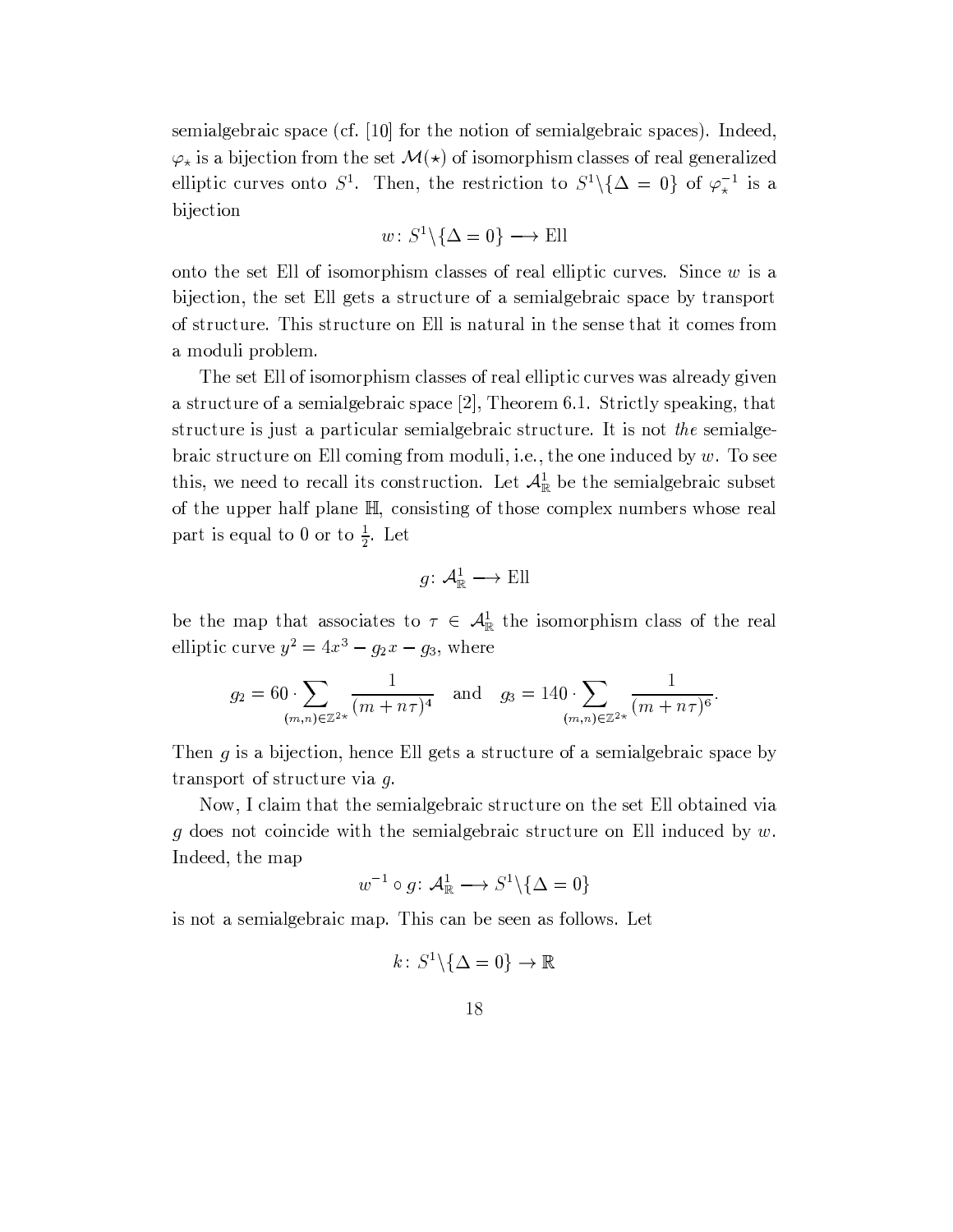be the semialgebraic map defined by  $k(a, b) = 2^{8}3^{3} a^{3}/\Delta$ . If  $w^{-1} \circ q$  had been semialgebraic then  $k \circ w^{-1} \circ g$  would have been semialgebraic too. But  $k \circ w^{-1} \circ g: \mathcal{A}_{\mathbb{R}}^1 \to \mathbb{R}$  is nothing but the restriction to  $\mathcal{A}_{\mathbb{R}}^1$  of the modular j-function j:  $\mathbb{H} \to \mathbb{C}$ . Therefore, the map  $k \circ w^{-1} \circ g$  cannot be semialgebraic. Hence,  $w^{-1} \circ q$  is not semialgebraic.

#### $\overline{7}$ The real  $j$ -invariant

One can reformulate Theorem 6.4 as follows. Let  $\sigma: S^1 \to \mathbb{P}^1(\mathbb{R})$  be the stereographic projection defined by  $\sigma(x, y) = x/(1+y)$ . Then  $\mathbb{P}^1(\mathbb{R})$ , together with the morphism

$$
\psi = h_{\sigma} \circ \varphi \colon \mathcal{M} \longrightarrow h_{\mathbb{P}^1(R)},
$$

is a coarse moduli space for the moduli problem  $M$ . We define the real  $j$ -invariant to be the map

$$
j_{\mathbb{R}} = \psi_{\star} \colon \mathcal{M}(\star) \longrightarrow \mathbb{P}^{1}(\mathbb{R}) = \mathbb{R} \cup \{\infty\},
$$

that is,  $j_{\mathbb{R}}(E)$  is the unique element  $\lambda$  of  $\mathbb{R}\cup\{\infty\}$  such that  $\mathcal{W}_{\sigma^{-1}(\lambda)}\cong E$ . Then, one has the following consequence of Theorem 6.4.

**Corollary 7.1.** Let  $E$  and  $F$  be real generalized elliptic curves. Then,

$$
E \cong F \iff j_{\mathbb{R}}(E) = j_{\mathbb{R}}(F). \quad \Box
$$

We present a formula for the real  $j$ -invariant of the real generalized elliptic curve  $W_{(a,b)}$  given by the Weierstrass equation  $y^2 = x^3 + ax + b$ . Let  $(a, b) \in$  $\mathbb{R}^{2*}$ . Then by definition, the real *j*-invariant  $j_{\mathbb{R}}(\mathcal{W}_{(a,b)})$  of  $\mathcal{W}_{(a,b)}$  is  $\sigma \circ \pi(a,b) \in$  $\mathbb{P}^1(\mathbb{R})$ . Recall that  $\pi: \mathbb{R}^{2*} \to S^1$  is the morphism defined by  $\pi(a, b) = \rho \cdot (a, b)$ , where  $\rho = \rho(a, b)$  is the unique root in  $\mathbb{R}^+$  of Equation (1). Put

$$
c = \frac{27b^4 - 2a^6}{54b^6} \quad \text{and} \quad d = \sqrt{\frac{27b^4 - 4a^6}{108b^8}}
$$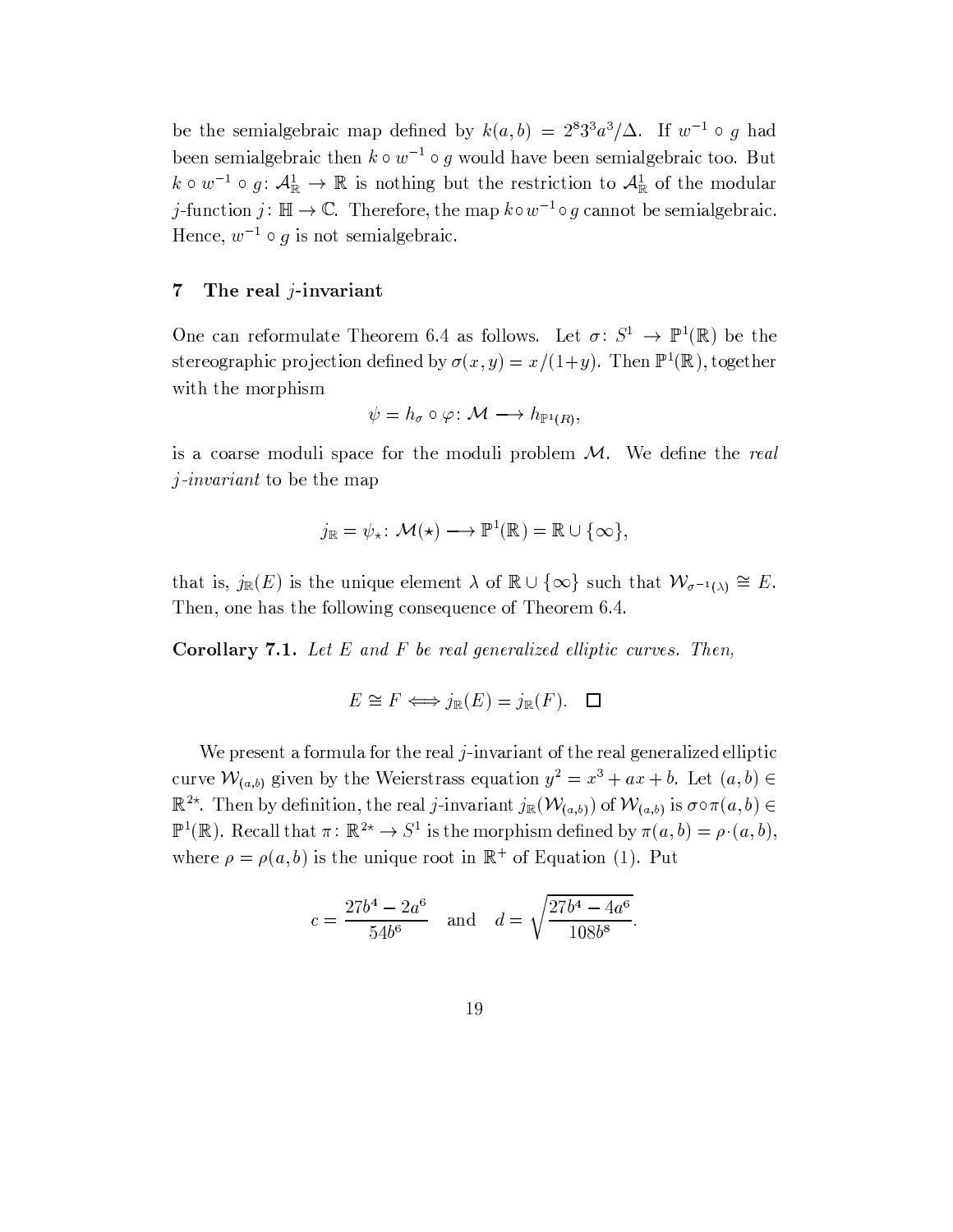Then,

$$
\rho(a,b) = \sqrt[4]{\frac{9b^4\sqrt[3]{c+d^2 - 3a^2b^2\sqrt[3]{c+d} + a^4}}{9b^4\sqrt[3]{c+d}}}.
$$

Hence, the real j-invariant of the real generalized elliptic curve  $\mathcal{W}_{(a,b)}$  is equal to

$$
j_{\mathbb{R}}(E_{a,b}) = \frac{\rho(a,b)^4 a}{1 + \rho(a,b)^6 b}.
$$

This answers a question of Silhol [3], Remark  $5.4(ii)$ .

Next we study the relation between the real j-invariant and the usual jinvariant of a real generalized elliptic curve  $[11]$ ,  $\S 3.1$ . We will call the usual *j*-invariant of a generalized elliptic curve E over  $\mathbb R$  the *complex j-invariant* and we will denote it by  $j_{\mathbb{C}}(E)$ .

Recall that

$$
j_{\mathbb{C}}(\mathcal{W}_{(a,b)})=2^83^3\frac{a^3}{\Delta}.
$$

Since  $\sigma^{-1} \colon \mathbb{P}^1(\mathbb{R}) \to S^1$  is given by

$$
\sigma^{-1}(t) = \left(\frac{2t}{1+t^2}, \frac{1-t^2}{1+t^2}\right),\,
$$

we have  $j_{\mathbb{C}} = j_{\mathbb{C}}(E_{\sigma^{-1}(i_{\mathbb{R}})}) = f(j_{\mathbb{R}})$ , where

$$
f(t) = \frac{2^{11}3^3t^3}{3^3t^6 - 3^3t^4 + 2^5t^3 - 3^3t^2 + 3^3}.
$$

Clearly, the morphism  $f: \mathbb{P}^1(\mathbb{R}) \to \mathbb{P}^1(\mathbb{R})$  is ramified at  $t = 0, \infty$ , its ramification indices being equal to 3 at these points. Since  $f(1/t) = f(t)$ , the morphism f is ramified at  $t = \pm 1$ , its ramification indices being equal to 2 at these points. One can check that  $f$  is unramified, i.e., étale, outside the set  $\{-1,0,1,\infty\}$  (see Figure 2).

Remark 7.2. One might think that the coarse moduli space  $S^1$  of generalized elliptic curves could have been obtained by considering a suitable modular curve over R. This is however not the case. Let  $\Gamma \subseteq \mathrm{PSL}_2(\mathbb{Z})$  be a congruence subgroup defining a modular curve  $X(\Gamma)$  over R. Suppose that  $X(\Gamma)(\mathbb{R})$  is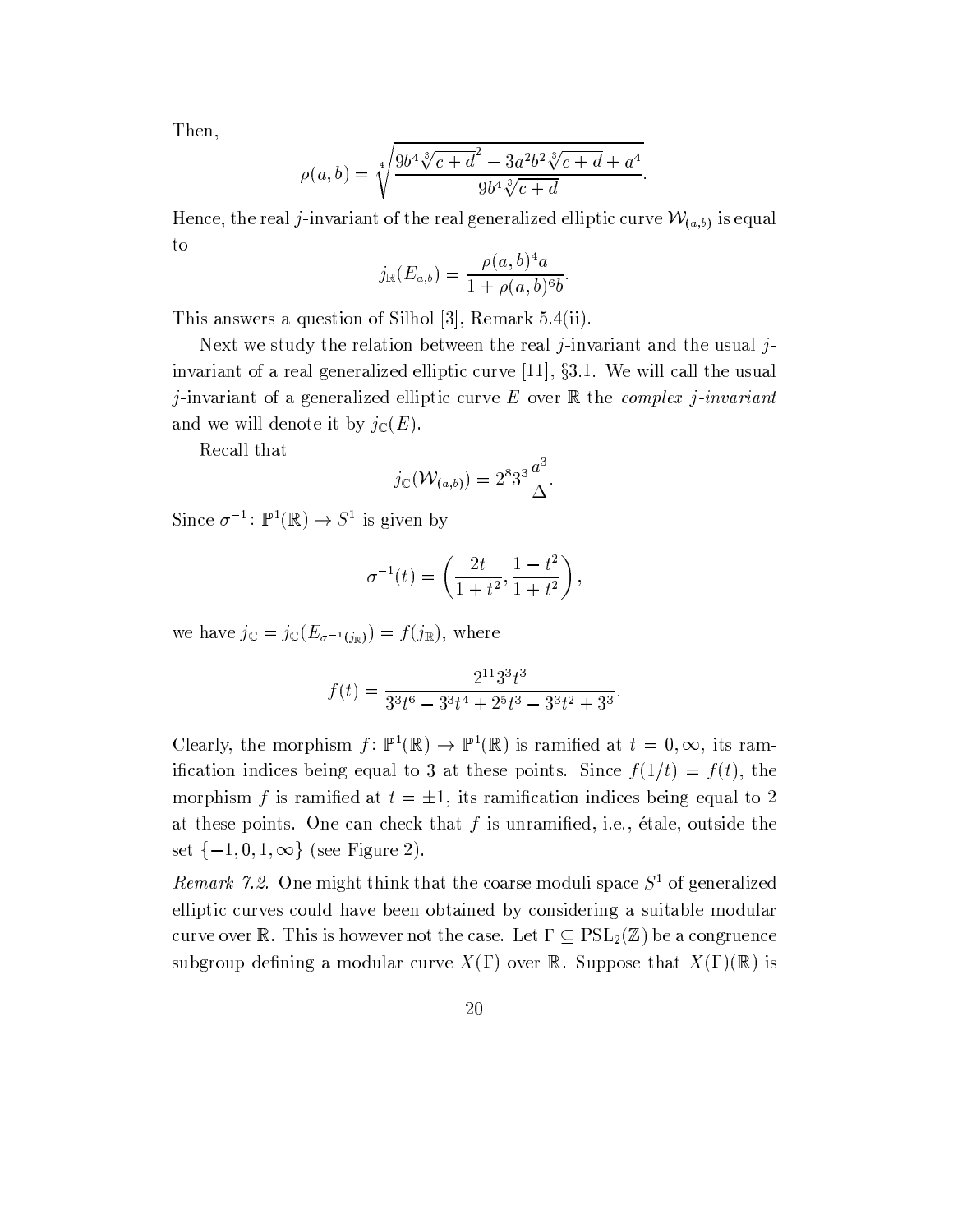

FIG. 2: The morphism  $f: \mathbb{P}^1(\mathbb{R}) \to \mathbb{P}^1(\mathbb{R})$  having the property that  $j_{\mathbb{C}} = f(j_{\mathbb{R}})$ . This map is 2-to-1. It is étale outside  $\{-1,0,1,\infty\}$ . Its ramification indices at the points  $-1, 0, 1, \infty$  are 2, 3, 2, 3, respectively. Special values of  $f: f(-1) = f(1) =$  $2^{6}3^{3} = 1728$  and  $f(0) = f(\infty) = 0$ .

a coarse moduli space of generalized real elliptic curves. Then, there would have been an isomorphism  $f: X(\Gamma)(\mathbb{R}) \to S^1$  such that the diagram



commutes where the skew arrows are induced by the complex  $j$ -invariant. Since this complex *j*-invariant map from  $S^1$  into  $\mathbb{P}^1(R)$  is unramified above  $\infty$ , the group  $\Gamma$  contains the isotropy groups of the cusps  $\infty$  and 0, in particular,  $\Gamma$  contains the elements

$$
A = \begin{pmatrix} 1 & 1 \\ 0 & 1 \end{pmatrix} \text{ and } B = \begin{pmatrix} 1 & 0 \\ 1 & 1 \end{pmatrix}.
$$

But since

$$
A^{-1}B = \begin{pmatrix} 0 & -1 \\ 1 & 1 \end{pmatrix} \text{ and } A^{-1}BA^{-1} = \begin{pmatrix} 0 & -1 \\ 1 & 0 \end{pmatrix},
$$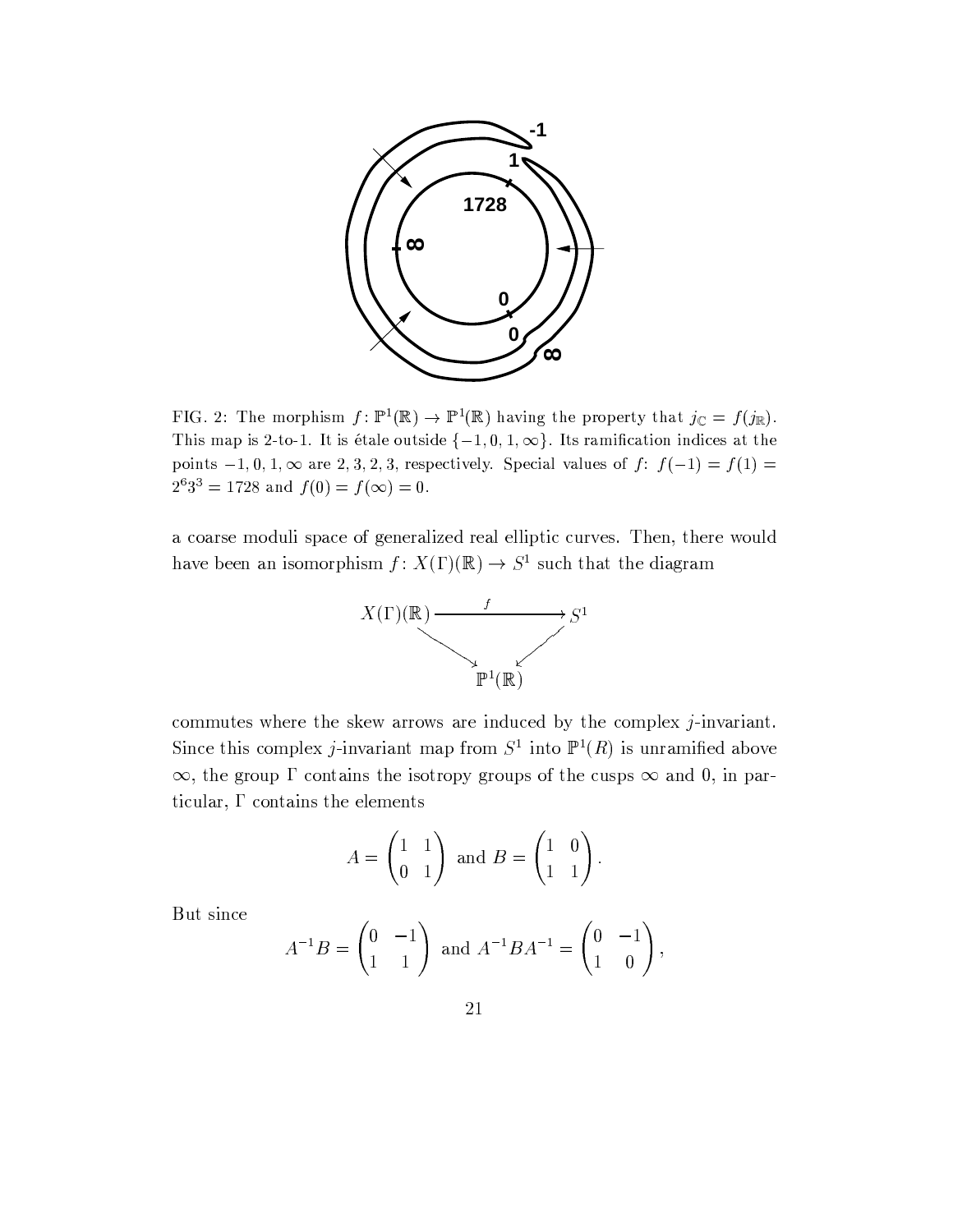are generators of  $PSL_2(\mathbb{Z})$ , one necessarily has  $\Gamma = PSL_2(\mathbb{Z})$ . The map  $X(\Gamma)(\mathbb{R}) \to \mathbb{P}^1(\mathbb{R})$  would then be an isomorphism. Contradiction.

### **ACKNOWLEDGEMENT**

I am grateful to L. Moret-Bailly for pointing out an error in a previous version of this paper.

### **REFERENCES**

- $\lceil 1 \rceil$ Gross, B.H.; Harris, J. Real algebraic curves. Ann. scient. Ec. Norm. Sup. 1981,  $14$ , 157-182.
- $\lfloor 2 \rfloor$ Seppälä, M.; Silhol, R. Moduli spaces for real algebraic curves and real abelian varieties. Math. Z. 1989, 201, 151-165.
- $\lceil 3 \rceil$ Silhol, R. Compactifications of moduli spaces in real algebraic geometry. Invent. Math. 1992,  $107$ ,  $151-202$ .
- $\lceil 4 \rceil$ Nash, J. Real algebraic manifolds. Ann. Math. 1952, 56, 405-421.
- $\lceil 5 \rceil$ Shiota, M. Nash manifolds. Lect. Notes Math. Vol. 1269, Springer Ver $lag, 1987.$
- $\lceil 6 \rceil$ Mumford, D.; Fogarty, J. Geometric invariant theory (second enlarged edition). Ergeb. Math. Vol. 34, Springer Verlag, 1982.
- Huisman, J. Real Teichmüller spaces and moduli of real algebraic  $|7|$ curves. Real Algebraic Geometry and Ordered Structures; Delzell, C. N., Madden, J. J. Eds.; Contemp. Math. Vol. 253, 2000, 145-177.
- Verdier, J.L. Topologies et faisceaux. Théorie des topos et cohomologie  $|8|$ étale des schémas; Artin, M., Grothendieck, A., Verdier, J. L. Eds.; Lect. Notes Math. Vol. 269, Springer Verlag, 1972, 219–263.